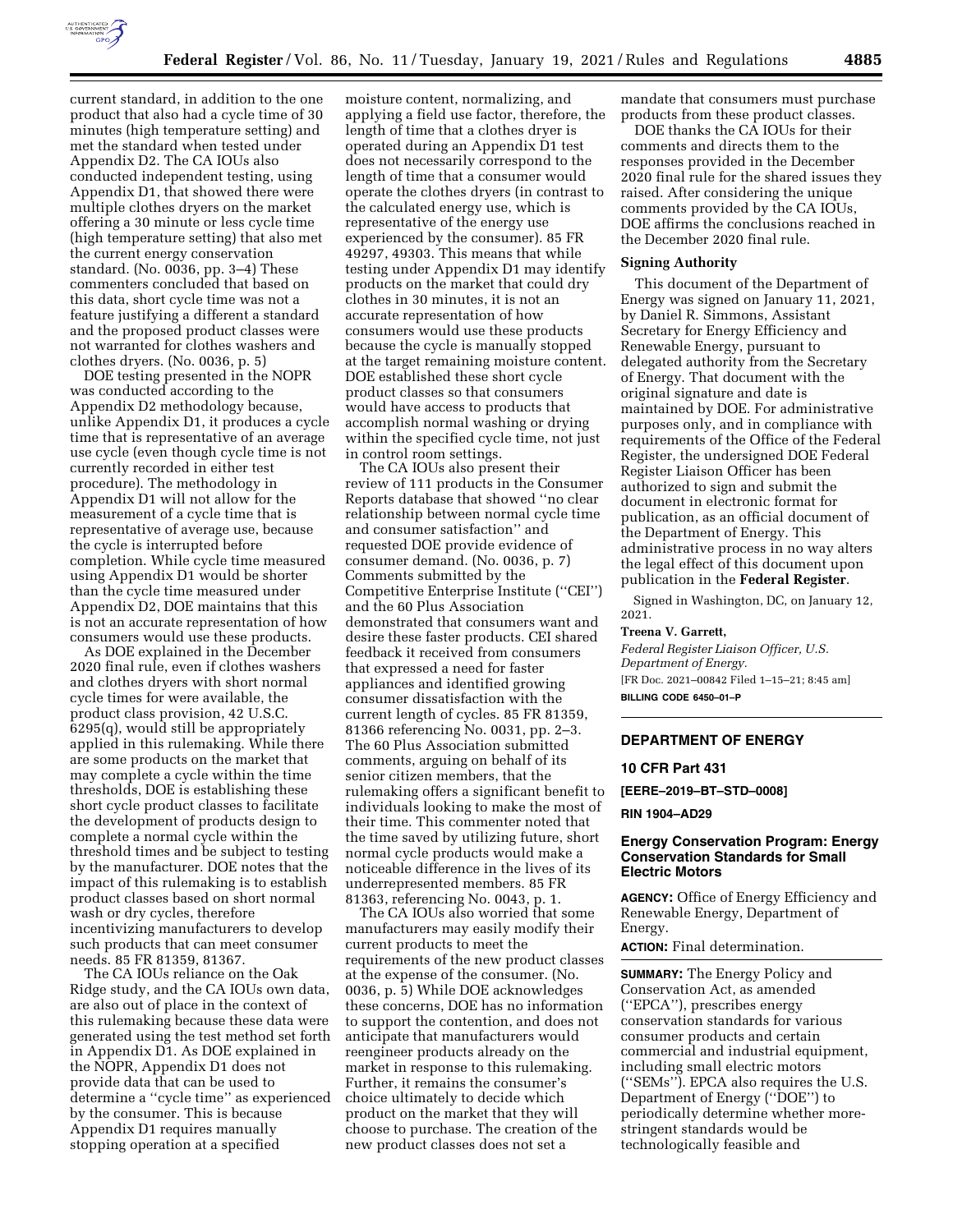**4886 Federal Register** / Vol. 86, No. 11 / Tuesday, January 19, 2021 / Rules and Regulations

economically justified, and would result in significant conservation of energy. In this final determination, DOE has determined that more stringent SEMs standards would not be cost effective, and thus has determined that standards for SEMs should not be amended. **DATES:** The effective date of this final determination is January 19, 2021. **ADDRESSES:** The docket for this rulemaking, which includes **Federal Register** notices, comments, and other supporting documents/materials, is available for review at *[http://](http://www.regulations.gov) [www.regulations.gov.](http://www.regulations.gov)* All documents in the docket are listed in the *[http://](http://www.regulations.gov) [www.regulations.gov](http://www.regulations.gov)* index. However, not all documents listed in the index

may be publicly available, such as information that is exempt from public disclosure. The docket web page can be found at:

*[https://www.regulations.gov/](https://www.regulations.gov/docket?D=EERE-2019-BT-STD-0008)  [docket?D=EERE-2019-BT-STD-0008.](https://www.regulations.gov/docket?D=EERE-2019-BT-STD-0008)*  The docket web page contains instructions on how to access all documents, including public comments, in the docket.

**FOR FURTHER INFORMATION CONTACT:** Mr. Jeremy Dommu, U.S. Department of Energy, Office of Energy Efficiency and Renewable Energy, Building Technologies Office, EE–5B, 1000 Independence Avenue SW, Washington, DC 20585–0121. Email: *[ApplianceStandardsQuestions@](mailto:ApplianceStandardsQuestions@ee.doe.gov)*

*[ee.doe.gov.](mailto:ApplianceStandardsQuestions@ee.doe.gov)*  Mr. Michael Kido, U.S. Department of Energy, Office of the General Counsel, GC–33, 1000 Independence Avenue SW, Washington, DC 20585–0121. Telephone: (202) 586–8145. Email: *[Michael.Kido@hq.doe.gov.](mailto:Michael.Kido@hq.doe.gov)* 

For further information on how to review the docket, contact the Appliance and Equipment Standards Program staff at (202) 287–1445 or by email: *[ApplianceStandardsQuestions@](mailto:ApplianceStandardsQuestions@ee.doe.gov) [ee.doe.gov.](mailto:ApplianceStandardsQuestions@ee.doe.gov)* 

#### **SUPPLEMENTARY INFORMATION:**

## **Table of Contents**

I. Synopsis of the Final Determination II. Introduction

- A. Authority and Background
- 1. Current Standards
- 2. History of Standards Rulemakings for Small Electric Motors
- III. General Discussion
- A. Scope of Coverage and Equipment Classes
- B. Test Procedure
- C. Technological Feasibility
- 1. General
- 2. Maximum Technologically Feasible Levels
- D. Significance of Energy Savings E. Cost Effectiveness
- 
- IV. Methodology and Discussion of Related **Comments**
- A. Market and Technology Assessment
	- 1. Scope of Coverage 2. Equipment Classes
	- 3. Technology Options for Efficiency Improvement
	- B. Screening Analysis
	-
	- C. Engineering Analysis 1. Summary of Significant Data Sources
	- 2. Representative Equipment Classes
	- 3. Efficiency Analysis
	- 4. Cost Analysis
	- 5. Scaling Relationships
	- D. Markups Analysis
	- E. Energy Use Analysis
	- 1. Consumer Sample
	- 2. Motor Input Power
	- 3. Annual Operating Hours
	- F. Life-Cycle Cost and Payback Period Analysis
	- 1. Equipment Cost
	- 2. Installation Cost
	- 3. Annual Energy Consumption
	- 4. Energy Prices
	- 5. Maintenance and Repair Costs
	- 6. Motor Lifetime
	- 7. Discount Rates
	- 8. Efficiency Distribution in the No-New-Standards Case
	- 9. Payback Period Analysis
- V. Analytical Results and Conclusions A. Energy Savings
	- B. Cost Effectiveness
- C. Final Determination
- VI. Procedural Issues and Regulatory Review
- A. Review Under Executive Orders 12866 B. Review Under Executive Orders 13771
- and 13777
- C. Review Under the Regulatory Flexibility Act
- D. Review Under the Paperwork Reduction Act
- E. Review Under the National
- Environmental Policy Act of 1969
- F. Review Under Executive Order 13132 G. Review Under Executive Order 12988
- H. Review Under the Unfunded Mandates
- Reform Act of 1995
- I. Review Under the Treasury and General Government Appropriations Act, 1999
- J. Review Under Executive Order 12630 K. Review Under the Treasury and General Government Appropriations Act, 2001
- L. Review Under Executive Order 13211
- M. Review Under the Information Quality
- Bulletin for Peer Review VII. Approval of the Office of the Secretary

# **I. Synopsis of the Final Determination**

Title III, Part  $C<sup>1</sup>$  of the Energy Policy and Conservation Act, as amended (''EPCA''),2 established the Energy Conservation Program for Certain Industrial Equipment, (42 U.S.C. 6311– 6317), which includes small electric motors (''SEMs''), the subject of this final determination.

Pursuant to the EPCA requirement that not later than 6 years after issuance

of any final rule establishing or amending an energy conservation standard for covered equipment, DOE must publish either a notice of determination that standards for the equipment do not need to be amended, or a notice of proposed rulemaking (''NOPR'') including new proposed energy conservation standards. (42 U.S.C. 6316(a); 42 U.S.C. 6295(m))

DOE analyzed the SEMs currently subject to the standards found at title 10 of the Code of Federal Regulations (''CFR'') part 431. See 10 CFR 431.446. Of these motors, DOE first analyzed the technological feasibility of more efficient SEMs. For currently available SEMs with efficiencies exceeding the levels of the current energy conservation standards, DOE determined that more stringent standards would be technologically feasible. For these SEMs, DOE evaluated whether more stringent standards would also be cost effective by conducting preliminary lifecycle cost (''LCC'') and payback period (''PBP'') analyses.

Based on these analyses, as summarized in section V of this document, DOE has determined that more stringent energy conservation standards would not be cost effective. Therefore, DOE has determined that the current standards for SEMs do not need to be amended.

#### **II. Introduction**

The following section briefly discusses the statutory authority underlying this final determination, as well as some of the relevant historical background related to the establishment of standards for SEMs.

#### *A. Authority and Background*

EPCA authorizes DOE to regulate the energy efficiency of a number of consumer products and certain industrial equipment. Title III, Part C of EPCA includes the small electric motors that are the subject of this final determination. (42 U.S.C. 6311(13)(G)) As discussed in the following paragraphs, EPCA directed DOE to establish test procedures and prescribe energy conservation standards for SEMs. (42 U.S.C. 6317(b))

The energy conservation program under EPCA consists essentially of four parts: (1) Testing, (2) labeling, (3) Federal energy conservation standards, and (4) certification and enforcement procedures. Relevant provisions of the Act specifically include definitions (42 U.S.C. 6311), energy conservation standards (42 U.S.C. 6313), test procedures (42 U.S.C. 6314), labeling provisions (42 U.S.C. 6315), and the authority to require information and

 $^{\rm 1}$  For editorial reasons, upon codification in the U.S. Code, Part C was re-designated Part A–1.

<sup>2</sup>All references to EPCA in this document refer to the statute as amended through America's Water Infrastructure Act of 2018, Public Law 115–270 (October 23, 2018).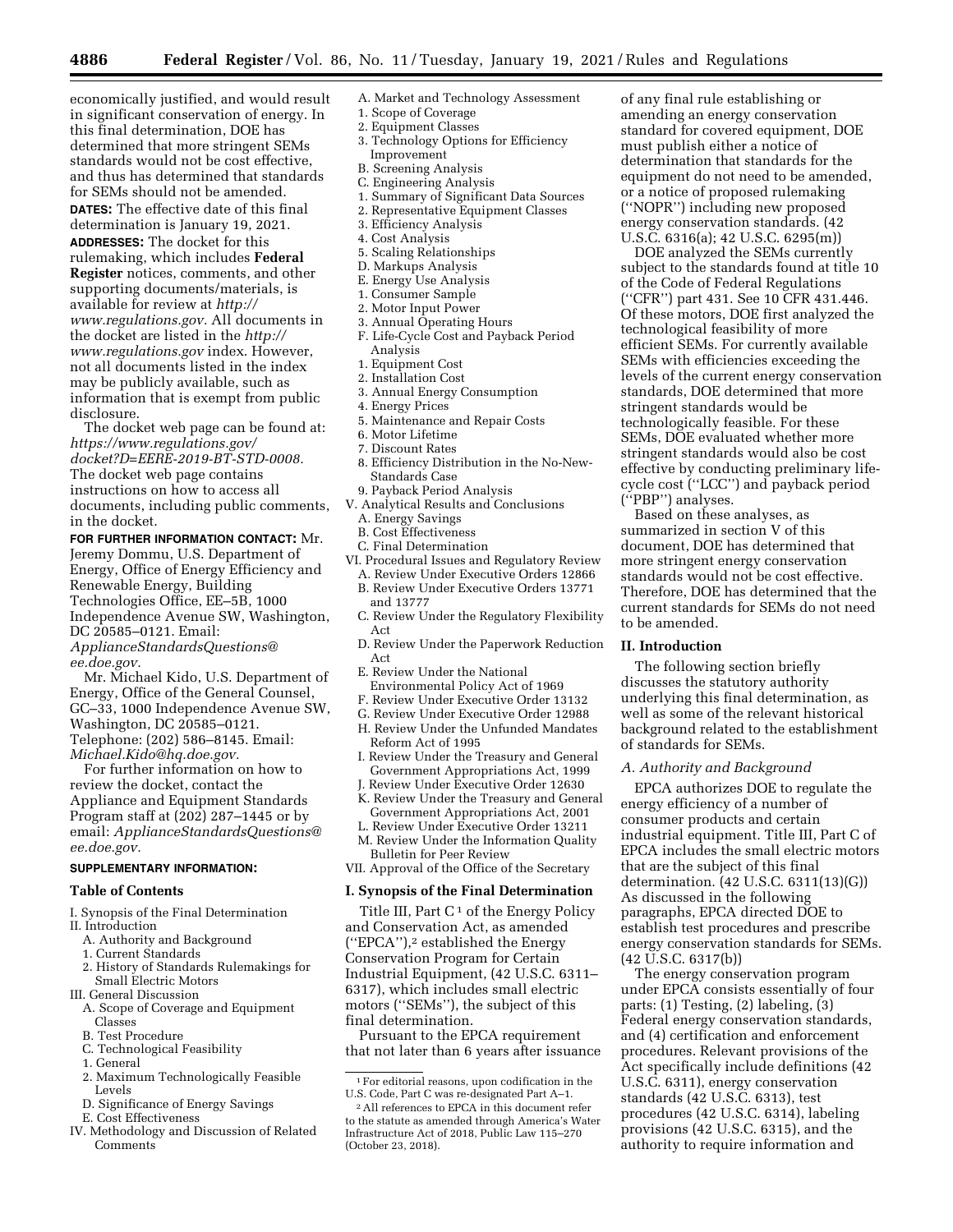reports from manufacturers (42 U.S.C. 6316).

EPCA directed DOE to establish a test procedure for those SEMs for which DOE determined that energy conservation standards would (1) be technologically feasible and economically justified and (2) result in significant energy savings. (42 U.S.C. 6317(b)(1)) Manufacturers of covered equipment must use the Federal test procedures as the basis for: (1) Certifying to DOE that their equipment complies with the applicable energy conservation standards adopted pursuant to EPCA (42 U.S.C. 6316(a); 42 U.S.C. 6295(s)), and (2) making representations about the efficiency of that equipment (42 U.S.C. 6314(d)). The DOE test procedures for SEMs appear at 10 CFR part 431, subpart X.

EPCA further directed DOE to prescribe energy conservation standards for those SEMs for which test procedures were established. (42 U.S.C. 6317(b)(2)) Additionally, EPCA prescribed that any such standards shall not apply to any SEM which is a component of a covered product under 42 U.S.C. 6292(a) or covered equipment under 42 U.S.C. 6311 of EPCA. (42 U.S.C. 6317(b)(3)) Federal energy efficiency requirements for covered

equipment established under EPCA generally supersede State laws and regulations concerning energy conservation testing, labeling, and standards. (See  $42 \overline{U}$ .S.C.  $63\overline{1}6$ (a) and (b); 42 U.S.C. 6297(a)–(c)).

EPCA requires that, not later than 6 years after the issuance of any final rule establishing or amending a standard, DOE evaluate the energy conservation standards for each type of covered equipment, including those at issue here, and publish either a notice of determination that the standards do not need to be amended, or a NOPR that includes new proposed energy conservation standards (proceeding to a final rule, as appropriate). (42 U.S.C. 6316(a); 42 U.S.C. 6295(m)(1)). EPCA further provides that, not later than 3 years after the issuance of a final determination not to amend standards, DOE must make a new determination not to amend the standards or issue a NOPR including new proposed energy conservation standards. (42 U.S.C. 6316(a); 42 U.S.C. 6295(m)(3)(B)) DOE must make the analysis on which a determination is based publicly available and provide an opportunity for written comment. (42 U.S.C. 6316(a); 42 U.S.C. 6295(m)(2))

In making a determination that the standards do not need to be amended, DOE must evaluate under the criteria of 42 U.S.C. 6295(n)(2) whether amended standards (1) will result in significant conservation of energy, (2) are technologically feasible, and (3) are cost effective as described under 42 U.S.C. 6295(o)(2)(B)(i)(II). (42 U.S.C. 6316(a); 42 U.S.C. 6295(m)(1)(A) and 42 U.S.C. 6295(n)(2)) Under 42 U.S.C.  $6295(o)(2)(B)(i)(II)$ , an evaluation of cost effectiveness requires DOE to consider savings in operating costs throughout the estimated average life of the covered product in the type (or class) compared to any increase in the price of, or in the initial charges for, or maintenance expenses of, the covered products which are likely to result from the imposition of the standard.

DOE is publishing this document in accordance with its authority under EPCA, and in satisfaction of its statutory requirement under EPCA.

#### 1. Current Standards

The current energy conservation standards for SEMs are located in title 10 CFR 431.446, and are presented in Table II–1 and Table II–2.

TABLE II–1—FEDERAL ENERGY CONSERVATION STANDARDS FOR POLYPHASE SMALL ELECTRIC MOTORS

|                                        |                               | Average full load efficiency |      |
|----------------------------------------|-------------------------------|------------------------------|------|
| Motor horsepower/<br>standard kilowatt | Open motors (number of poles) |                              |      |
| equivalent                             |                               |                              |      |
| 0.25/0.18                              | 67.5                          | 69.5                         | 65.6 |
|                                        | 71.4                          | 73.4                         | 69.5 |
|                                        | 75.3                          | 78.2                         | 73.4 |
|                                        | 81.7                          | 81.1                         | 76.8 |
|                                        | 82.5                          | 83.5                         | 77.0 |
| 1.5/1.1                                | 83.8                          | 86.5                         | 84.0 |
| 2/1.5                                  | N/A                           | 86.5                         | 85.5 |
| 3/2.2                                  | N/A                           | 86.9                         | 85.5 |

## TABLE II–2—FEDERAL ENERGY CONSERVATION STANDARDS FOR CAPACITOR-START INDUCTION-RUN AND CAPACITOR-START CAPACITOR-RUN SMALL ELECTRIC MOTORS

|                                        |                               | Average full load efficiency |      |
|----------------------------------------|-------------------------------|------------------------------|------|
| Motor horsepower/<br>standard kilowatt | Open motors (number of poles) |                              |      |
| equivalent                             |                               |                              |      |
| 0.25/0.18                              | 62.2                          | 68.5                         | 66.6 |
| 0.33/0.25                              | 66.6                          | 72.4                         | 70.5 |
|                                        | 76.2                          | 76.2                         | 72.4 |
|                                        | 80.2                          | 81.8                         | 76.2 |
|                                        | 81.1                          | 82.6                         | 80.4 |
| 1.5/1.1                                | N/A                           | 83.8                         | 81.5 |
| 2/1.5                                  | N/A                           | 84.5                         | 82.9 |
| 3/2.2                                  | N/A                           | N/A                          | 84.1 |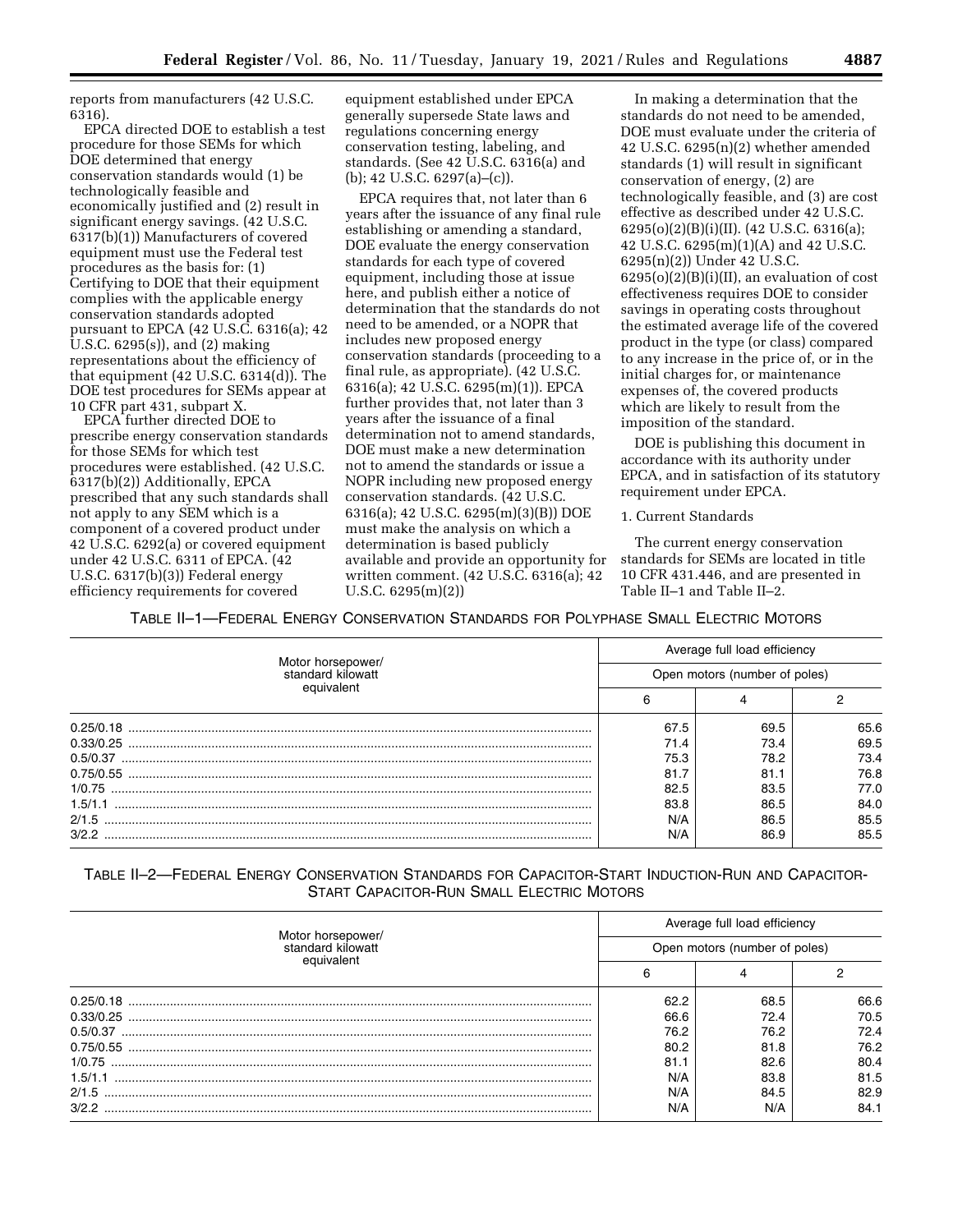2. History of Standards Rulemakings for Small Electric Motors

In 2006, DOE determined that energy conservation standards for certain single-phase, capacitor-start, inductionrun, SEMs are technologically feasible and economically justified, and would result in significant energy savings. 71 FR 38799 (July 10, 2006). Later, in 2010, DOE issued a final rule (the ''March 2010 Final Rule'') establishing energy conservation standards for SEMs manufactured starting on March 9, 2015.3 75 FR 10874 (March 9, 2010).

In April 2019, DOE published a request for information (''April 2019 ECS RFI'') to solicit input and data from interested parties to aid in the

development of the technical analyses for the determination of whether new and/or amended standards for SEMs are warranted. 84 FR 14027 (April 9, 2019). The comment period was re-opened in response to a request from an interested party, see NEMA, No. 4 at p. 1, until June 7, 2019. See 84 FR 25203 (May 31, 2019).

In April 2020, DOE published a notice of proposed determination (''April 2020 NOPD'') with the tentative determination that energy conservation standards for SEMs do not need to be amended. 85 FR 24146 (April 30, 2020). The comment period for this notice closed on June 29, 2020. On September 18, 2020, DOE published a notification

of webinar public meeting and a limited reopening of the comment period (''September 2020 Notice''), which extended the comment period to October 20, 2020. 85 FR 58299. On October 6, 2020, DOE held a webinar to present the results from the April 2020 NOPD.

DOE received nine relevant comments from interested parties in response to the April 2020 NOPD and the September 2020 Notice. These comments are listed in Table II–3.4 NEMA and CA IOUs each had two separate comment submissions: One in response to the April 2020 NOPD and another as a follow up to the September 2020 Notice.

## TABLE II–3—APRIL 2020 NOPD AND SEPTEMBER 2020 NOTICE WRITTEN COMMENTS

| Commenter/organization(s)                                                                                                                                                                                         | Reference in this NOPD | Organization type                                    |
|-------------------------------------------------------------------------------------------------------------------------------------------------------------------------------------------------------------------|------------------------|------------------------------------------------------|
| Air-Conditioning, Heating, and Refrigeration Institute ("AHRI") and As-<br>sociation of Home Appliance Manufacturers ("AHAM").                                                                                    | AHRI and AHAM          | Trade Associations.                                  |
| Appliance Standards Awareness Project ("ASAP"), Alliance to Save<br>Energy, American Council for an Energy-Efficient Economy, the<br>California Energy Commission, and Northwest Energy Efficiency Al-<br>liance. |                        | Advocacy Groups and State Gov-<br>ernmental Agency.  |
| California Investor-Owned Utilities ("CA IOUs")-Pacific Gas and<br>Electric Company, San Diego Gas and Electric, and Southern Cali-<br>fornia Edison.                                                             |                        | Utilities.                                           |
| National Electrical Manufacturers Association ("NEMA")                                                                                                                                                            | NEMA                   | Manufacturer.<br>Manufacturer.<br>Trade Association. |

DOE also notes that NEMA submitted a comment related to certification, compliance and enforcement issues, but this comment fell outside the scope of this rulemaking and is not addressed in this document. Additionally, DOE received a comment from an individual commenter (Tyler Crosby) who noted the potential impact of small electric motors standards to increase the number electric bicycle users—an outcome that the commenter supported. While DOE appreciates this feedback, it also falls outside of the specific issues raised in the NOPD. The remaining relevant comments and DOE's responses are provided in the appropriate sections of this document.

## **III. General Discussion**

*A. Scope of Coverage and Equipment Classes* 

This document covers equipment meeting the definition of ''small electric motor,'' as codified in 10 CFR 431.442 and consistent with the statutory

definition set by Congress for this term. ''Small electric motor'' means a ''NEMA general purpose alternating current single-speed induction motor, built in a two-digit frame number series in accordance with NEMA Standards Publication MG1–1987, including IEC metric equivalent motors.'' 10 CFR 431.442.5 The scope of coverage for these motors is discussed in further detail in section IV.A.1 of this document.

When evaluating and establishing energy conservation standards, DOE divides covered equipment into equipment classes by the type of energy used, or by capacity or other performance-related features that justify a different standard. (42 U.S.C. 6316(a); 42 U.S.C. 6295(q)) In determining whether capacity or another performance-related feature justifies a different standard, DOE must consider such factors as the utility of the feature to the consumer and other factors DOE deems appropriate. (*Id.*) The equipment classes for this final determination are discussed further in section IV.A.2 of this document.

#### *B. Test Procedure*

As noted, EPCA directed DOE to establish a test procedure for those SEMs for which DOE determined that energy conservation standards would (1) be technologically feasible and economically justified and (2) result in significant energy savings. (42 U.S.C. 6317(b)(1))

In April 2019, DOE proposed amending its test procedure for SEMs (''April 2019 NOPR''). 84 FR 17004 (April 23, 2019). In the April 2019 NOPR, DOE proposed to harmonize its procedure with industry practice by incorporating a new industry standard that manufacturers would be permitted to use in addition to the three industry standards currently incorporated by reference as options for use when testing SEM efficiency. 84 FR 17004, 17012–17014. The proposed industry standards from the Institute of Electrical

<sup>3</sup> In a technical correction, DOE revised the compliance date for energy conservation standards to March 9, 2015, for each small electric motor manufactured (alone or as a component of another piece of non-covered equipment), or March 9, 2017, in the case of a small electric motor which requires

listing or certification by a nationally recognized safety testing laboratory. 75 FR 17036 (April 5, 2010).

<sup>4</sup> DOE received two comments unrelated to the issues raised by the Notice of Proposed

Determination (See Crosby, No. 30 and Crosby, No. 31).

<sup>5</sup>The term ''IEC'' refers to the International Electrotechnical Commission.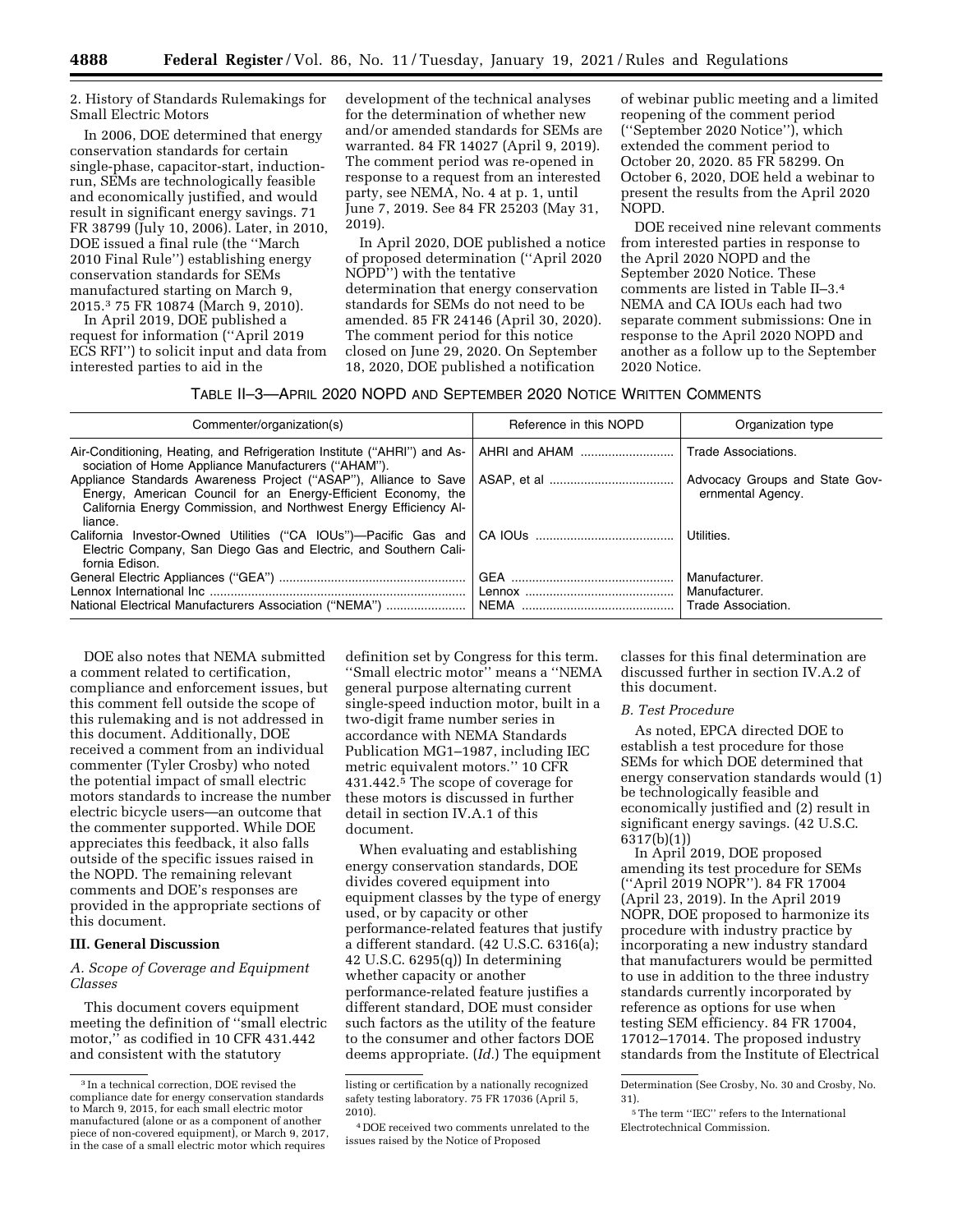and Electronics Engineers (''IEEE''), Canadian Standards Association (''CSA''), and the International Electrotechnical Commission (''IEC'') are listed in Table III–1. In addition, DOE proposed to adopt industry provisions related to the test conditions used to ensure the comparability of test

results for SEMs. 84 FR 17004, 17014– 17018.

## TABLE III–1—APRIL 2019 NOPR PROPOSED INDUSTRY STANDARDS FOR SMALL ELECTRIC MOTORS

| Equipment description | Industry test procedure                                                           |
|-----------------------|-----------------------------------------------------------------------------------|
|                       | IEEE 114-2010.<br>CSA C747-09.                                                    |
|                       | IEC 60034-2-1:2014 Method 2-1-1A.<br>IEEE 112-2017 Test Method A.<br>CSA C747-09. |
|                       | IEC 60034-2-1:2014 Method 2-1-1A.<br>IEEE 112-2017 Test Method B.<br>CSA C390-10. |
|                       | IEC 60034-2-1:2014 Method 2-1-1B.                                                 |

#### *C. Technological Feasibility*

#### 1. General

In evaluating potential amendments to energy conservation standards, DOE conducts a screening analysis based on information gathered on all current technology options and prototype designs that could improve the efficiency of the product or equipment at issue. As the first step in such an analysis, DOE develops a list of technology options for consideration in consultation with manufacturers, design engineers, and other interested parties. DOE then determines which of those means for improving efficiency are technologically feasible. DOE considers technologies incorporated in commercially available equipment or in working prototypes to be technologically feasible. See 10 CFR part 430, subpart C, appendix A, sections 6(c)(3)(i) and 7(b)(1); 10 CFR 431.4.

After DOE has determined that particular options are technologically feasible, it further evaluates each technology option in light of the following additional screening criteria: (1) Practicability to manufacture, install, and service; (2) adverse impacts on equipment utility or availability; (3) adverse impacts on health or safety; and (4) unique-pathway proprietary technologies. 10 CFR part 430, subpart C, appendix A, sections  $6(c)(3)(ii)$ –(v) and 7(b)(2)–(5); 10 CFR 431.4.

Section IV.B of this final determination discusses the results of the screening analysis for SEMs, particularly the designs DOE considered, those it screened out, and those that are the basis for the final determination. In this final determination, based on its review of the market and comments received in response to the April 2020 NOPD and September 2020 Notice, DOE has determined that no significant technical advancements in induction motor technology within the scope of SEMs have been made since publication of the March 2010 Final Rule.

2. Maximum Technologically Feasible Levels

When DOE evaluates the potential for new or amended standards, DOE must determine the maximum improvement in energy efficiency or maximum reduction in energy use that is technologically feasible for such equipment. (42 U.S.C. 6316(a); 42 U.S.C. 6295(p)(1)) Accordingly, in the engineering analysis, DOE determined the maximum technologically feasible (''max tech'') improvements in energy efficiency for SEMs using the design parameters for the most efficient equipment available on the market or in working prototypes. The max-tech levels that DOE has determined are described in section IV.C of this final determination.

#### *D. Significance of Energy Savings*

In determining whether to amend the current energy conservation standards for SEMs, DOE must assess whether amended standards will result in significant conservation of energy. (42 U.S.C. 6316(a); 42 U.S.C. 6295(m)(1)(A). See also 42 U.S.C. 6295(n)(2).) While the term ''significant'' is not defined in EPCA, DOE has established a significance threshold for energy savings. See 10 CFR part 430, subpart C, appendix A, section 6(b); 10 CFR 431.4. In evaluating the significance of energy savings, DOE conducts a two-step approach that considers both an absolute site energy savings threshold and a threshold that is percent reduction in the covered equipment energy use. *Id.* DOE first evaluates the projected energy savings from a potential maximum technologically feasible (''max-tech'') standard over a 30-year period against a 0.3 quads of site

energy threshold. 10 CFR 431.4; 10 CFR part 430, subpart C, appendix A, section 6(b)(2). If the 0.3 quad-threshold is not met, DOE then compares the max-tech savings to the total energy usage of the covered equipment to calculate a percentage reduction in energy usage. 10 CFR 431.4; 10 CFR part 430, subpart C, appendix A, section 6(b)(3). If this comparison does not yield a reduction in site energy use of at least 10 percent over a 30-year period, the analysis ends and DOE proposes that no significant energy savings would likely result from setting new or amended standards. 10 CFR 431.4; 10 CFR part 430, subpart C, appendix A, section 6(b)(3). The twostep approach allows DOE to ascertain whether a potential standard satisfies EPCA's significant energy savings requirements in EPCA to ensure that DOE avoids setting a standard that ''will not result in significant conservation of energy.''

EPCA defines ''energy efficiency'' as the ratio of the useful output of services from an article of industrial equipment to the energy use of such article, measured according to the Federal test procedures. (42 U.S.C. 6311(3)) EPCA defines ''energy use'' as the quantity of energy directly consumed by an article of industrial equipment at the point of use, as measured by the Federal test procedures. (42 U.S.C. 6311(4))

As discussed in section V.B of this document, DOE has determined that amended standards would not satisfy the cost-effectiveness criterion as required by EPCA when determining whether to amend its standards for a given covered product or equipment. (42 U.S.C. 6316(a); 42 U.S.C. 6295(m)(1)(A) and 42 U.S.C. 6295(n)(2)(C)) See also sections IV.F and V.B (discussing in greater detail DOE's analysis of the available data in reaching this determination). Consequently, DOE did not separately determine whether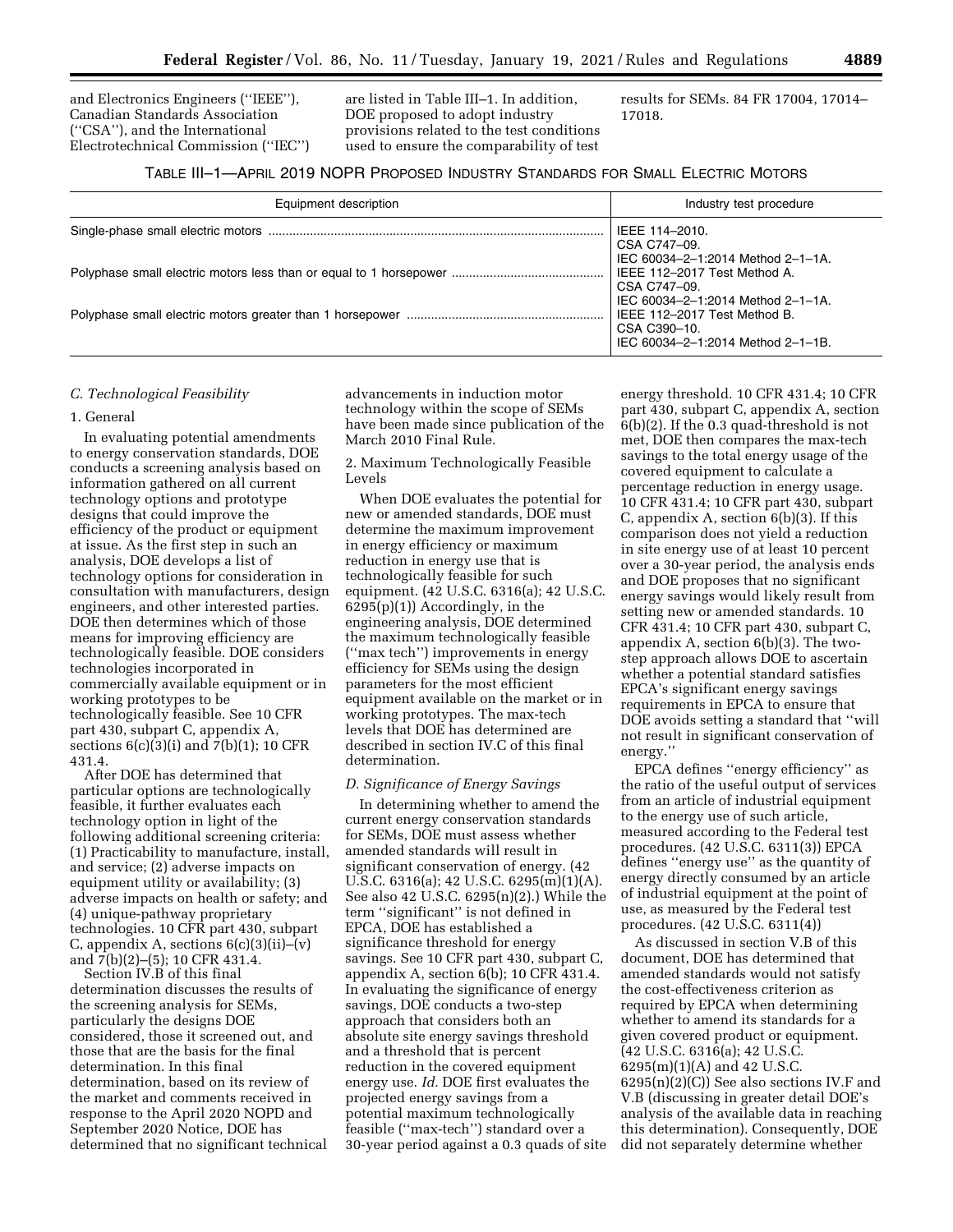the potential energy savings would be significant for the purpose of 42 U.S.C. 6295(n)(2).

## *E. Cost Effectiveness*

In making a determination of whether amended energy conservation standards are needed, EPCA requires DOE to consider the cost effectiveness of amended standards in the context of the savings in operating costs throughout the estimated average life of the covered equipment class compared to any increase in the price of, or in the initial charges for, or maintenance expenses of, the covered equipment that are likely to result from a standard. (42 U.S.C. 6316(a); 42 U.S.C. 6295(m)(1)(A); 42 U.S.C. 6295(n)(2))

In determining cost effectiveness, DOE conducted LCC and PBP analyses that estimate the costs and benefits to users from standards. The LCC is the sum of the initial price of equipment (including its installation) and the operating expense (including energy, maintenance, and repair expenditures) discounted over the lifetime of the equipment. The LCC analysis requires a variety of inputs, such as equipment prices, equipment energy consumption, energy prices, maintenance and repair costs, equipment lifetime, and discount rates appropriate for consumers. To account for uncertainty and variability in specific inputs, such as equipment lifetime and discount rate, DOE uses a distribution of values, with probabilities attached to each value.

The PBP is the estimated amount of time (in years) it takes consumers to recover the increased purchase cost (including installation) of more-efficient equipment through lower operating costs. DOE calculates the PBP by dividing the change in purchase cost due to a more-stringent standard by the change in annual operating cost for the year that standards are assumed to take effect.

For its LCC and PBP analyses, DOE assumes that consumers would purchase the covered equipment in the first year of compliance with any amended standards. The LCC savings for the considered efficiency levels are calculated relative to the case that reflects projected market trends in the absence of amended standards. DOE's LCC and PBP analysis is discussed in

further detail in section IV.F of this final determination.

#### **IV. Methodology and Discussion of Related Comments**

This section addresses the analyses DOE performed for this final determination regarding SEMs. Separate subsections address each component of DOE's analyses and responses to related comments. DOE used a spreadsheet tool that calculates the LCC savings and PBP of potential energy conservation standards. This spreadsheet tool is available on the website: *[https://](https://www.regulations.gov/docket?EERE-2019-BT-STD-0008) [www.regulations.gov/docket?EERE-](https://www.regulations.gov/docket?EERE-2019-BT-STD-0008)[2019-BT-STD-0008.](https://www.regulations.gov/docket?EERE-2019-BT-STD-0008)* 

Lennox supported DOE's proposed determination not to amend energy conservation standards for SEMs. (Lennox, No. 21 at p. 1) NEMA concurred with DOE that it is not cost effective to increase the stringency of SEM energy conservation standards. (NEMA, No. 22 at p. 5; NEMA, No. 32 at p. 2–3) CA IOUs also concurred with DOE that there is limited opportunity for additional energy efficiency in the current scope of regulation for SEMs. (CA IOUs, No. 24 at p. 2; CA IOUs, No. 33 at p. 2) As discussed previously, based on the analyses summarized in section V of this document, DOE has determined that more stringent energy conservation standards would not be cost effective. Therefore, DOE has determined that the current standards for SEMs do not need to be amended under the relevant criteria in 42 U.S.C. 6295(m)(1)(A) and 42 U.S.C. 6295(n)(2). See also 42 U.S.C. 6316(a) (applying 42 U.S.C. 6295(m) and 42 U.S.C. 6295(n) to small electric motors).

## *A. Market and Technology Assessment*

DOE has conducted a market and technology assessment in support of the final determination for SEMs. DOE develops information in the market and technology assessment that provides an overall picture of the market for the equipment concerned, including the purpose of the equipment, the industry structure, manufacturers, market characteristics, and technologies used in the equipment. This activity includes both quantitative and qualitative assessments, based primarily on publicly available information. The subjects addressed in the market and

technology assessment for this final determination include (1) a determination of the scope and equipment classes, (2) manufacturers and industry structure, (3) existing efficiency programs, (4) shipments information, (5) market and industry trends, and (6) technologies or design options that could improve the energy efficiency of SEMs. The key findings of DOE's market assessment are summarized in the following sections. See chapter 3 of the final determination technical support document (''TSD'') for further discussion of the market and technology assessment.

#### 1. Scope of Coverage

By statute, a ''small electric motor'' is ''a NEMA general purpose alternatingcurrent single-speed induction motor, built in a two-digit frame number series in accordance with NEMA Standards Publication MG 1–1987.'' (42 U.S.C. 6311(13)(G)) DOE later clarified by regulation that this definition also includes IEC metric equivalent motors *i.e.,* those motors that otherwise satisfy the statutory definition of ''small electric motor'' but that happen to be built in accordance with metric units. See 10 CFR 431.442. Equipment meeting this definition are within DOE's scope of coverage but not all may be subject to DOE's current standards.

DOE's standards regulate the energy efficiency of those SEMs that fall within three topologies (*i.e.,* arrangements of component parts): Capacitor-start induction-run (''CSIR''), capacitor-start capacitor-run (''CSCR''), and polyphase motors. See 10 CFR 431.446. EPCA prescribes that standards for SEMs do not apply to any SEM which is a component of a covered product or covered equipment under EPCA. (42 U.S.C. 6317(b)(3)) DOE's current energy conservation standards only apply to SEMs manufactured alone or as a component of another piece of noncovered equipment. 10 CFR 431.446(a).

Subpart X of part 431 includes energy conservation standards and test procedures for the SEMs listed in Table IV–1. In the April 2020 NOPD, DOE did not propose any changes to the scope of SEMs subject to energy conservation standards (*i.e.*, "scope of applicability").

TABLE IV–1—SMALL ELECTRIC MOTORS CURRENTLY SUBJECT TO ENERGY CONSERVATION STANDARDS

[Manufactured alone or as a component of another piece of non-covered equipment]

| Motor topology        | Pole<br>configuration | Motor output power                            |
|-----------------------|-----------------------|-----------------------------------------------|
| Single-phase:<br>CSIR |                       | 2, 4, 6 0.25–3 hp. $(0.18–2.2 \text{ kW})$ .* |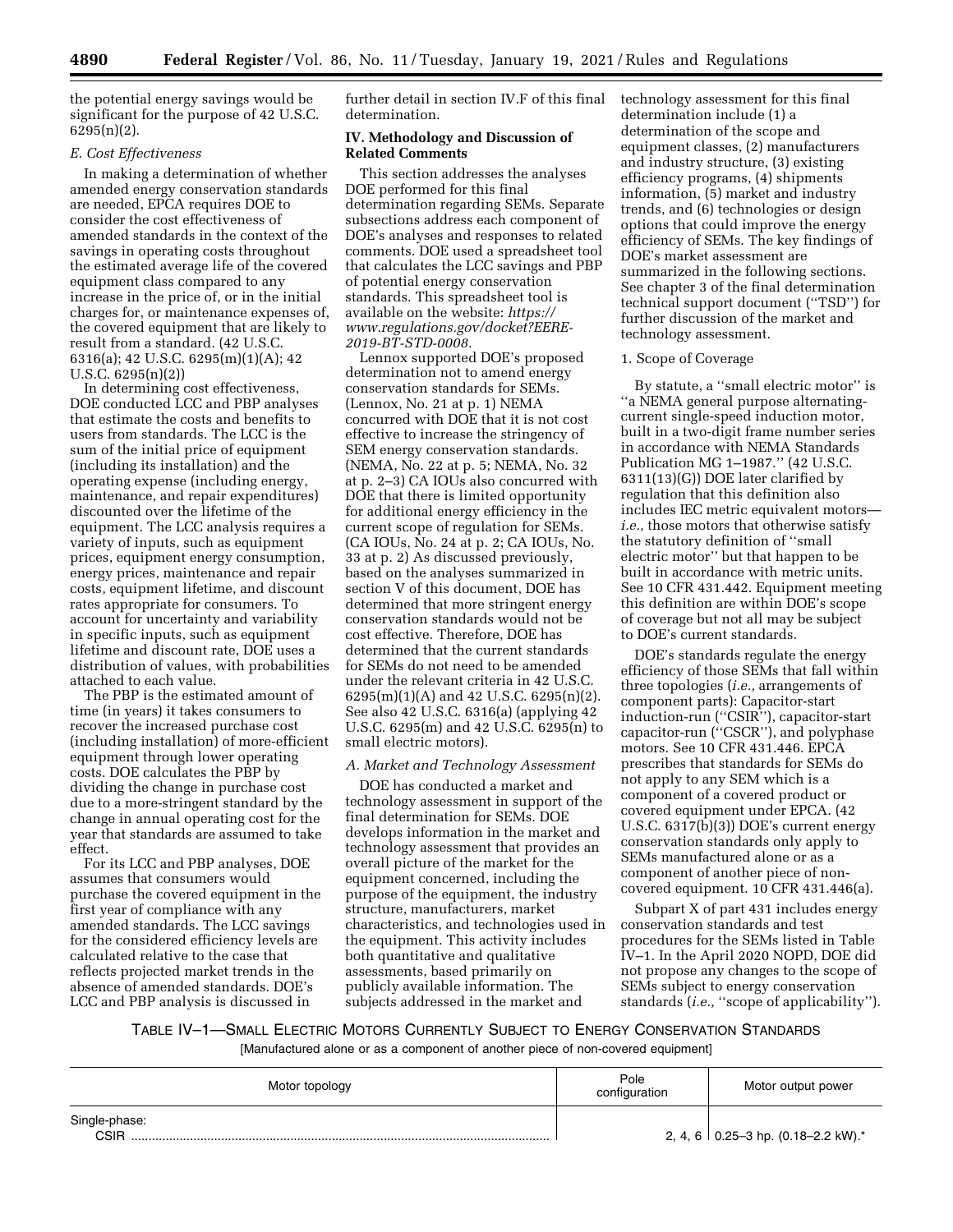TABLE IV–1—SMALL ELECTRIC MOTORS CURRENTLY SUBJECT TO ENERGY CONSERVATION STANDARDS—Continued [Manufactured alone or as a component of another piece of non-covered equipment]

| Motor topology | Pole<br>configuration | Motor output power                                                                  |
|----------------|-----------------------|-------------------------------------------------------------------------------------|
| <b>CSCR</b>    |                       | 2, 4, 6   0.25–3 hp. $(0.18-2.2 \text{ kW})$ .<br>2, 4, 6 0.25-3 hp. (0.18-2.2 kW). |

Certain motor categories are not currently subject to standards. These include:

• Polyphase, 6-pole, 2 and 3 hp motors;

• CSCR and CSIR, 6-pole, 1.5, 2, and 3 hp motors;

• CSCR and CSIR, 4-pole, 3 hp motors.

\* The values in parentheses are the equivalent metric ratings.

In response to the April 2020 NOPD and September 2020 Notice, DOE received a number of comments relevant to the scope of applicability of energy conservation standards for SEMs. Lennox, AHRI and AHAM supported maintaining the existing standards scope for SEMs. (Lennox, No. 21 at p. 2; AHRI and AHAM, No. 25 at p. 2) In addition, NEMA stated that motor efficiency has reached its peak of practicality, and that system efficiency in applications must be the focus. NEMA commented in support of DOE's efforts investigating or already establishing Extended Product Rulemakings (*e.g.,* pumps) which set a system efficiency, rather than continue to focus on components (*i.e,.* the motor). (NEMA, No. 32 at p. 2)

The Efficiency Advocates asserted that given DOE's mandate to carry out the energy conservation purposes of the Energy Policy and Conservation Act, DOE must consider expanding the scope of its motor standards, either in this docket or the electric motors docket. (Efficiency Advocates, No. 23 at p. 2) Similarly, the CA IOUs commented that there is limited opportunity for additional energy efficiency gains in the current scope of regulation for SEMs and added that the industry technical standards on which the current SEM definition is based—NEMA MG1– 1987—is no longer representative of the market. (CA IOUs, No. 24 at p. 2; No. 33 at p. 2)

In the view of the CA IOUs, DOE should expand the scope of the SEM rulemaking to consider advances in motor technology and incorporate brushless direct current (DC) and synchronous permanent magnet AC (''PMAC'') motors, irrespective of the limits already defined by Congress. See 42 U.S.C. 6311(13)(G) (defining the term ''small electric motor'') and 10 CFR 431.442 (incorporating motors meeting the statutory definition that are built in metric units). The CA IOUs provided an analysis and market data and technical information as to the energy savings potential, cost, and technical feasibility

of brushless DC motors such as electronically commutated motors (''ECMs'') and PMAC motors compared to other available motor technologies such as permanent-split capacitor (''PSC'') motors. The CA IOUs further commented that motor consumers and regulators in other markets are already considering advanced motor technologies as substitutes for SEMs within the current scope of DOE's energy conservation standards. (CA IOUs, No. 24 at p. 2–7; No. 33 at p. 2– 8)

In addition, the CA IOUs recommended that DOE consider expanding the definition of SEMs beyond the ''general purpose motor'' definition included in NEMA MG1– 1987 (and as specified in the statute) to include additional motors used in general purpose applications such as split-phase, shaded pole, and PSC motors. In cases where the application requirements rely on part-load operation, the CA IOUs recommended that these motors be compared in a technology-neutral manner against other motor designs optimized for part load operation (*i.e.,* brushless DC, synchronous PMAC/Q-Sync). (CA IOUs, No. 24 at p. 7; No. 33 at p. 8–9)

Regarding the potential coverage of ECMs, NEMA commented that ECMs were not squirrel cage induction motors but instead are permanent magnet synchronous motors with electronic controls/drives integral to the machine and were not included in the scope of SEMs (NEMA, No. 32 at p. 2).6 In addition, NEMA commented that ECMs tend to be more expensive than singlespeed SEMs, and typically installed as components in appliances that DOE already regulates. In these instances, strict energy efficiency requirements on those appliances and the use of better motor controls outweigh the increased expense of using ECMs. NEMA added that making ECMs more efficient would not make regulated appliances more efficient because of component

6 DOE notes that the definition of a SEM only includes single speed induction motors.

efficiency tradeoffs in satisfying efficiency requirements and protections from double-regulation. (NEMA, No. 32 at p. 2–3) NEMA commented that bringing ECMs into scope could have significant impacts on Original Equipment Manufacturers (''OEMs''). NEMA added that ECMs are not dropin fit replacements for SEMs and that DOE has not sufficiently examined the downstream impacts of adding such motors in scope on OEMs. (NEMA, No. 32 at p. 2) Regarding PMAC/Q-sync designs, NEMA noted that such PMAC/ Q-sync motors did not meet NEMA MG– 1–1987 torque requirements and were not effective substitutes for SEMs, as indicated by their small market share. (NEMA, No. 32 at p. 3)

As previously stated in section III.A, this document pertains only to equipment meeting the definition of small electric motor, as codified in 10 CFR 431.442, which includes general purpose single speed induction motors. *See* 42 U.S.C. 6311(13)(G) and 10 CFR 431.442. Single-speed induction motors, as delineated and described in MG1– 1987, fall into five categories: Splitphase, shaded-pole, capacitor-start (both CSIR and CSCR), PSC, and polyphase. Of these five motor categories, DOE determined in the March 2010 Final Rule that only CSIR, CSCR, and polyphase motors were able to meet the relevant performance requirements in NEMA MG1–1987 and fell within the general purpose alternating current motor category, as indicated by the listings found in manufacturers' catalogs. 75 FR 10874, 10882–10883. Therefore, for this determination, DOE only considered the regulated SEMs currently subject to energy conservation standards.7

<sup>7</sup> DOE also notes that were it to determine that expansion of the scope is warranted and permissible, it would first need to establish test methods for any such motors. See 10 CFR 431.4; 10 CFR part 430 subpart C appendix A section 8(d). Nothing DOE has reviewed—or that commenters have submitted—suggests that the existing test procedures for SEM are appropriate for motors that fall outside of the already prescribed small electric motor scope set by Congress and the definition of Continued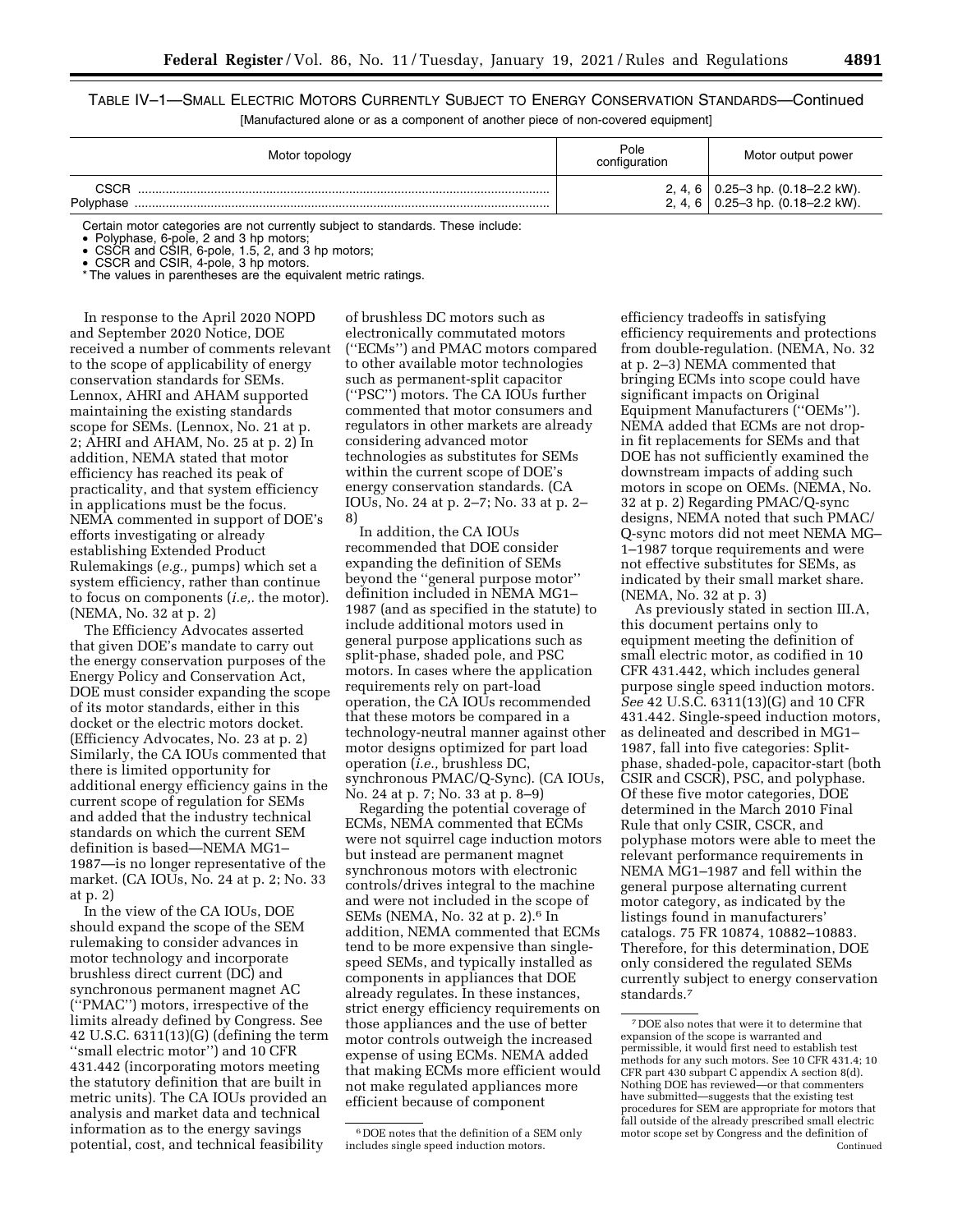AHAM and AHRI referenced the statutory exemption regarding the application of energy conservation standards for SEMs that are components of covered products (42 U.S.C. 6317(b)(3)) and requested that DOE interpret the exemption to apply to all SEMs destined for or used in covered products or equipment. (AHAM and AHRI, No. 25 at p. 4) Lennox commented that it opposes regulating components used in products and equipment already regulated by DOE, instead it supports a finished-product approach to energy efficiency regulation. (Lennox, No. 21 at p. 2) GEA commented that any regulation of individual components in products whose energy consumption is regulated on a product level will provide little to no energy savings for consumers, will disrupt the complex balance of component selection and design, and will likely increase cost for consumers for no benefit to consumers. (GEA, No. 26 at p. 2) NEMA commented that because SEMs are always used as a component in larger product systems that consume electricity, there already exist dozens of appliance- and devicelevel regulations that address energy consumption of those end-use products. NEMA suggested examining and measuring energy savings at the end-use device makes the most sense, as system dynamics can vary for designs within each product class and from class to class. (NEMA, No. 22 at p. 2)

As noted, EPCA directs DOE to establish test procedures and energy conservation standards for SEMs, see 42 U.S.C. 6317(b), both of which DOE has already done. EPCA further provides that standards shall not apply to any SEM which is a component of a covered product or covered equipment. (42 U.S.C. 6317(b)(3)) DOE has evaluated the scope of the SEM standards in this final determination in accordance with EPCA.

## 2. Equipment Classes

When evaluating and establishing energy conservation standards, DOE divides covered equipment into equipment classes by the type of energy used, or by capacity or other performance-related features that justify a different standard. (42 U.S.C. 6316(a); 42 U.S.C. 6295(q)) In determining whether capacity or another performance-related feature justifies a different standard, DOE must consider such factors as the utility of the feature

to the consumer and other factors DOE deems appropriate. (*Id.*) For the April 2020 NOPD, DOE assessed the 62 equipment classes currently established based on phase count (*i.e.,* single-phase versus polyphase), topology of singlephase motors, number of poles, and horsepower. This section reviews the motor characteristics used to delineate equipment classes for SEMs.

The first characteristic used to establish equipment classes is phase count. Polyphase and single-phase equipment classes are used to differentiate motors based on the fundamental differences in how the two types of motors operate. 10 CFR 431.446(a). For a rotor to move, the stator (*i.e.,* the stationary part of the motor) must produce a rotating magnetic field. To operate on singlephase alternating current (''AC'') power, the single-phase motor uses an auxiliary winding (or start winding) with current and voltage out of phase with the original (main) winding to produce a net rotating magnetic field. To operate on three-phase power, the polyphase motor uses windings arranged such that when supplied by three-phase alternating current, a rotating magnetic field is produced. In short, three-phase power in a polyphase motor naturally produces rotation, whereas a single-phase motor requires the auxiliary winding to ''engineer'' the conditions for rotation. Due to these differences, polyphase motors are inherently more efficient but require use of a three-phase power source. Based on the differences in efficiency and consumer utility, DOE separated equipment classes based on phase count in the March 2010 Final Rule. 75 FR 10874, 10886. DOE relied on the same approach for the proposed determination. See 85 FR 24146, 24153.

In addition to differentiating equipment classes by phase count, equipment classes are differentiated by the topology of single-phase motors. 10 CFR 431.446(a). DOE identified two topologies of single-phase motors meeting the statutory definition of SEMs: CSIR and CSCR. CSIR and CSCR motors both utilize a capacitor (''startcapacitor'') and two windings (''startwinding'' and ''run-winding''). The difference between the two motors occurs when reaching operating speed; while CSIR motors run on the runwinding alone with no capacitor, CSCR motors run using an additional ''runcapacitor'' and both windings. While this additional capacitor can boost CSCR motor efficiency to levels higher than those exhibited by CSIR motor designs, it usually constitutes dimensional changes due to the need to mount the run-capacitor externally on

the motor housing. This additional spatial requirement could potentially limit the use of CSCR motors in spaceconstrained applications, and would cause motor topology to directly impact consumer utility. Given that motor topology can affect motor performance and consumer utility, DOE differentiated single-phase equipment classes by topology in the March 2010 Final Rule. 75 FR 10886. DOE proposed to use the same approach in the April 2020 NOPD. See 85 FR 24146, 24153.

The current energy conservation standards also differentiate classes based on the number of poles in a motor. 10 CFR 431.446(a). The number of poles in an induction motor determines the synchronous speed (*i.e.,*  revolutions per minute). There is an inverse relationship between the number of poles and speed: As a motor design increases from two to eight poles, the synchronous speed drops from 3,600 to 900 revolutions per minute. The desired synchronous speed varies by end use application, making the number of poles in a motor a factor directly impacting consumer utility. By examining the efficiency ratings for 1– 200 horsepower polyphase electric motors (10 CFR 431.25),<sup>8</sup> motors meeting the NEMA Premium Motor standard, and manufacturer catalogs, DOE observed that full-load efficiency percentages tend to decrease with the number of poles. Therefore, DOE determined that the number of poles has a direct impact on the motor's performance and consumer utility, and consequently, the number of poles is a further means of differentiating among equipment classes. 75 FR 10886. DOE relied on the same approach for the proposed determination. See 85 FR 24146, 24153.

Finally, DOE employs motor horsepower as an equipment class setting factor under the current energy conservation standards. 10 CFR 431.446(a). Average full load efficiency generally correlates with motor horsepower (*e.g.,* a 3-horsepower motor is usually more efficient than a  $\frac{1}{4}$ horsepower motor). DOE found that motor efficiency varies with motor horsepower by evaluating manufacturers' catalog data, the efficiency ratings of the established SEM energy conservation standards (10 CFR 431.446), and the efficiency

small electric motor. Comments related to the scope of applicability of the DOE test procedure for small electric motors were discussed as part of DOE's test procedure NOPR. 84 FR 17004, 17009 (April 23,  $2019$ ).

<sup>8</sup>While there is no overlap between the scope of applicability for electric motor standards at 10 CFR 431.25 and small electric motors standards at 10 CFR 431.446, the pole-efficiency relationships observed in the electric motor standards from 1 to 3 horsepower can be considered when determining appropriate pole-efficiency relationships for small electric motors in this horsepower range.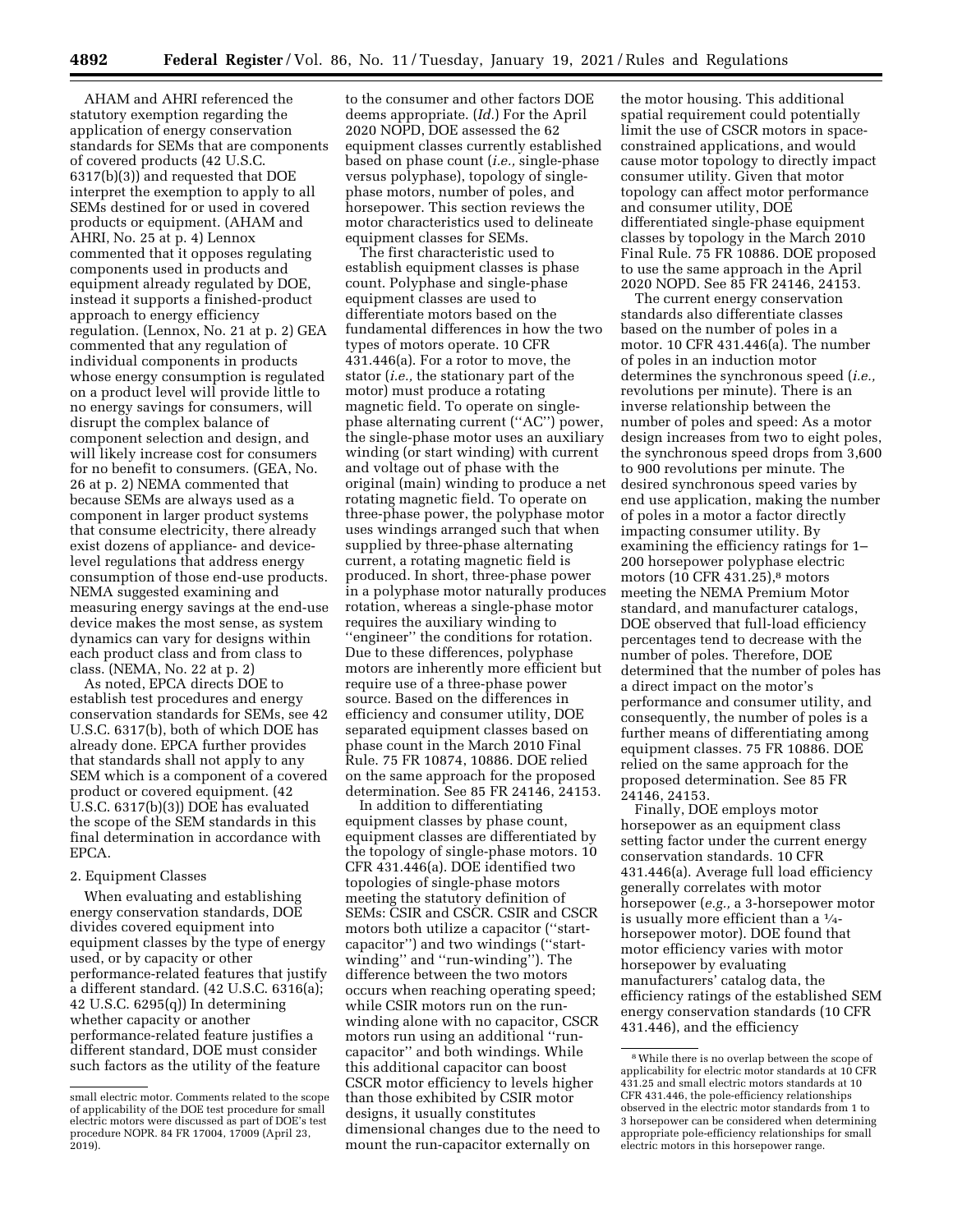requirements of the NEMA Premium Motor program. Additionally, motor horsepower dictates the maximum load that a motor can drive, which means that a motor's rated horsepower can influence and limit the end use applications where that motor can be used. Horsepower is a critical performance attribute of a small electric motor, and since horsepower has a

direct relationship with average full load efficiency and consumer utility, DOE used this element as a criterion for distinguishing among equipment classes in the March 2010 Final Rule. 75 FR 10886. DOE relied on the same approach for the proposed determination. See 85 FR 24146, 24153.

DOE did not receive any comments on the current structure of the equipment

classes as assessed in the April 2020 NOPD. Accordingly, in this final determination DOE continues to assess the SEM equipment classes as currently established. Table IV–2 summarizes the structure of the equipment classes identified for this final determination and as designated by the current standards at 10 CFR 431.446.

| TABLE IV-2-SUMMARY OF SMALL ELECTRIC MOTOR EQUIPMENT CLASSES |  |
|--------------------------------------------------------------|--|
|--------------------------------------------------------------|--|

| Motor topology                | Pole configuration            | Motor output power hp                  |  |
|-------------------------------|-------------------------------|----------------------------------------|--|
| Single-phase:<br>CSIR<br>CSCR | 2, 4, 6<br>2, 4, 6<br>2, 4, 6 | $0.25 - 3$<br>$0.25 - 3$<br>$0.25 - 3$ |  |

See chapter 3 of the final determination TSD for further discussion of the equipment classes.

3. Technology Options for Efficiency Improvement

The purpose of the technology assessment is to develop a list of technology options that could improve the efficiency of SEMs. For the motors covered in this determination, energy efficiency losses are grouped into four main categories: I<sup>2</sup>R losses,<sup>9</sup> core losses, friction and windage losses, and stray load losses. The technology options considered in this section are categorized by these four categories of losses.

The SEMs evaluated in this determination are all AC induction motors. Induction motors have two core components: A stator and a rotor. The components work together to convert electrical energy into rotational mechanical energy. This is done by creating a rotating magnetic field in the

stator, which induces a current flow in the rotor. This current flow creates an opposing magnetic field in the rotor, which creates rotational forces. Because of the orientation of these fields, the rotor field follows the stator field. The rotor is connected to a shaft that also rotates and provides the mechanical energy output.

Table IV–3 summarizes the technology options identified in the April 2020 NOPD.

#### TABLE IV–3—SUMMARY OF TECHNOLOGY OPTIONS FOR IMPROVING EFFICIENCY

| Type of loss to reduce | Technology option applied                                                      |
|------------------------|--------------------------------------------------------------------------------|
|                        | Use a copper die-cast rotor cage.<br>Reduce skew on conductor cage.            |
|                        | Increase cross-sectional area of rotor conductor bars.                         |
|                        | Increase end ring size.<br>Changing gauges of copper wire in stator.           |
|                        | Manipulate stator slot size.                                                   |
|                        | Decrease radial air gap.                                                       |
|                        | Change run-capacitor rating.                                                   |
|                        | Improve grades of electrical steel.                                            |
|                        | Use thinner steel laminations.                                                 |
|                        | Anneal steel laminations.                                                      |
|                        | Add stack height <i>(i.e.,</i> add electrical steel laminations).              |
|                        | Use high-efficiency lamination materials.                                      |
|                        | Use plastic bonded iron powder.                                                |
|                        | Use better bearings and lubricant.<br>Install a more efficient cooling system. |

## 85 FR 24146, 24155.

DOE did not receive comments on the technology options identified in the April 2020 NOPD. Accordingly, DOE continued to consider the technology options identified in the April 2020 NOPD in developing this final determination. Chapter 3 of the TSD provides details on the DOE's market and technology assessment for SEMs.

#### *B. Screening Analysis*

DOE uses the following five screening criteria to determine which technology options are suitable 10 for further consideration of new or amended energy conservation standards:

(1) *Technological feasibility.*  Technologies that are not incorporated in commercial products or in working

prototypes will not be considered further.

(2) *Practicability to manufacture, install, and service.* If it is determined that mass production and reliable installation and servicing of a technology in commercial products could not be achieved on the scale necessary to serve the relevant market at the time of the projected compliance date of the standard, then that

<sup>9</sup> I2R losses refer to conductor losses. In AC circuits, these losses are computed as the square of

the current (''I'') multiplied by the conductor resistance (''R'').

<sup>10</sup> DOE refers to the technology options that pass the screening criteria as ''design options.''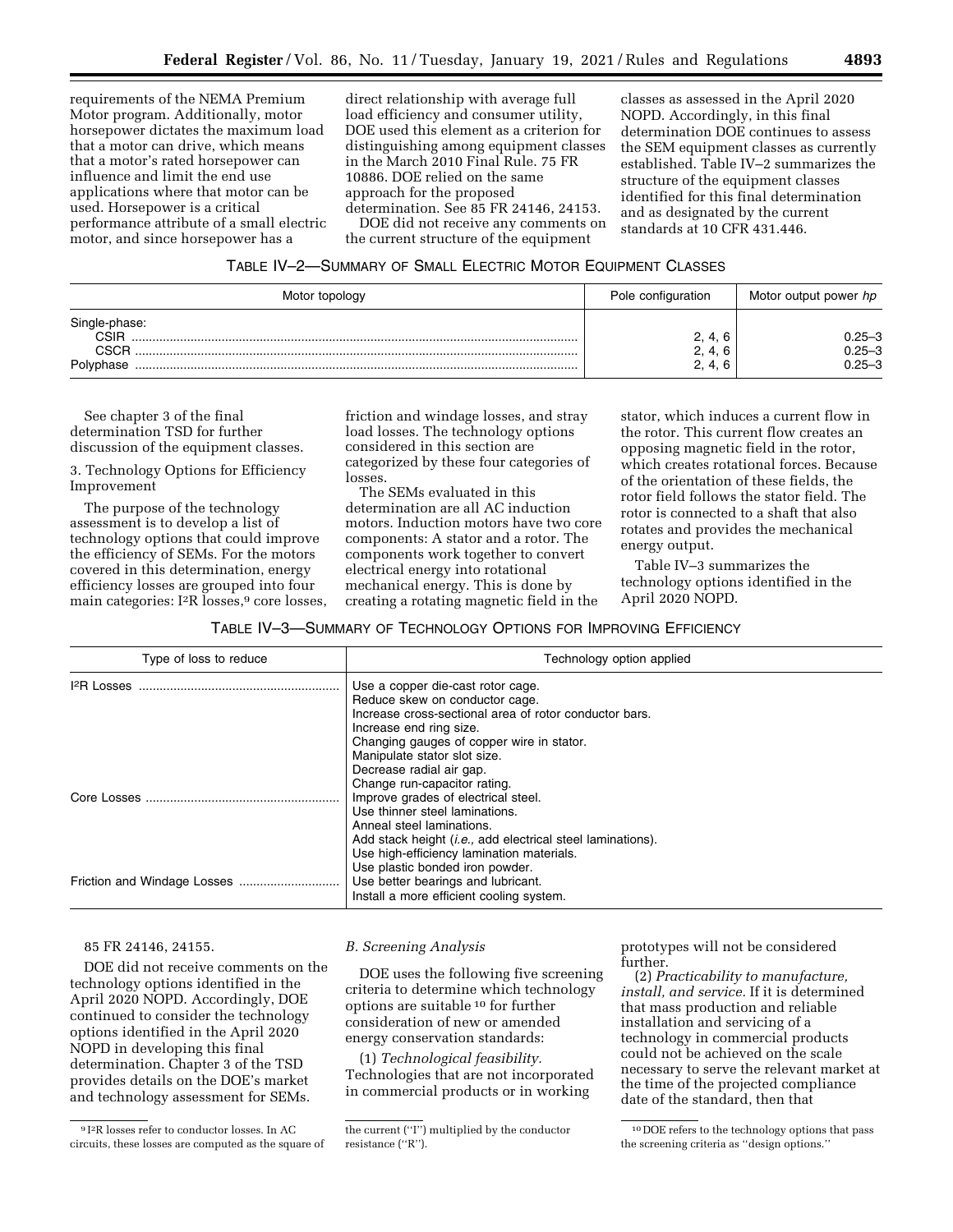technology will not be considered further.

(3) *Impacts on product utility or product availability.* If it is determined that a technology would have a significant adverse impact on the utility of the product to significant subgroups of consumers or would result in the unavailability of any covered product type with performance characteristics (including reliability), features, sizes, capacities, and volumes that are substantially the same as products generally available in the United States at the time, it will not be considered further.

(4) *Adverse impacts on health or safety.* If it is determined that a technology would have significant adverse impacts on health or safety, it will not be considered further.

(5) *Unique-Pathway Proprietary Technologies.* If a design option utilizes proprietary technology that represents a unique pathway to achieving a given efficiency level, that technology will not be considered further due to the potential for monopolistic concerns.

10 CFR part 430, subpart C, appendix A, 6(c)(3) and 7(b); 10 CFR 431.4.

In summary, if DOE determines that a technology, or a combination of technologies, fails to meet one or more of the above five criteria, it will be excluded from further consideration in the engineering analysis.

Table IV–3 provides a summary of all the technology options DOE considered for improving SEM efficiency. For a description of how each of these technology options improves SEM efficiency, see final determination TSD chapter 3. For the April 2020 NOPD, DOE initially screened out three of the identified technology options: Reducing the air gap below .0125 inches, amorphous metal laminations, and plastic bonded iron powder (''PBIP'').

Reducing the air gap between the rotor and stator can improve motor efficiency. For SEMs, the air gap is commonly set at 15 thousandths of an inch. A reduction in air gaps is technologically feasible and DOE is unaware of any adverse impacts on health or safety associated with reducing the radial air gap below 12.5 thousandths of an inch. However, this technology option fails the screening criterion of being practicable to manufacture, install, and service. Such a tight air gap may cause problems in manufacturing and service, with the rotor potentially coming into contact with the stator. This technology option also fails the screening criterion of avoiding adverse impacts on consumer utility and reliability, because the motor may experience higher failure rates in

service when the manufactured air gaps are less than 12.5 thousandths of an inch.

Using amorphous metals in the rotor laminations is another potential technology option to improve the efficiency of SEMs. Amorphous metal is extremely thin, has high electrical resistivity, and has little or no magnetic domain definition. Because of amorphous steel's high resistance, it exhibits a reduction in hysteresis and eddy current losses, which in turn reduces overall losses in SEMs. However, amorphous steel is a very brittle material which makes it difficult to punch into motor laminations.11

Although amorphous metals have the potential to improve efficiency, DOE does not consider this technology option technologically feasible, because it has not been incorporated into a working prototype of a small electric motor. Furthermore, DOE is uncertain whether amorphous metals are practicable to manufacture, install, and service, because a prototype amorphous metal-based SEM has not been made and little information is available on the feasibility of adapting this technology for manufacturing SEMs to reach any conclusions regarding the practicability of using this option. DOE is not aware of any adverse impacts on consumer utility, reliability, health, or safety associated with amorphous metal laminations.

Using PBIP to manufacture SEMs could cut production costs while increasing production output. Although other researchers may be working on this technology option, DOE notes that a research team at Lund University in Sweden published a paper in 2007 about using PBIP in manufacturing, which is the most recent applicable paper on the subject. This technology option is based on an iron powder alloy that is suspended in plastic, and is used in certain motor applications such as fans, pumps, and household appliances.12 The compound is then shaped into motor components using a centrifugal mold, reducing the number of manufacturing steps. Researchers claim that this technology option could cut losses by as much as 50 percent. The Lund University study, which is the most recent research paper to address the use of PBIP in the production context, indicated that its study team

already produced inductors, transformers, and induction heating coils using PBIP, but had not yet produced a small electric motor. In addition, it appears that PBIP technology is aimed at torus, claw-pole, and transversal flux motors, none of which are with in the regulatory definition of SEMs at 10 CFR 431.442. DOE has found no evidence of any significant research or technical advancement in PBIP methodologies that could be applied to SEMs since publication of the March 2010 Final Rule or the April 2020 NOPD.

Although PBIP has the potential to improve efficiency while reducing manufacturing costs, DOE does not consider this technology option technologically feasible because it has not been incorporated into a working prototype of a small electric motor. Also, DOE is uncertain whether the material has the structural integrity to form into the necessary shape of a SEM steel frame. Specifically, properties of PBIP can differ depending on the processing. If the metal particles are too closely compacted and begin to touch, the material will gain electrical conductivity, counteracting one of its most important features of preventing electric current from developing, which is critical because this essentially eliminates losses in the core due to eddy currents. If the metal particles are not compacted closely enough, its structural integrity could be compromised because the resulting material will be very porous.

Furthermore, DOE is uncertain whether PBIP is practicable to manufacture, install, and service, because a prototype PBIP SEM has not yet been made and little information is available on the feasibility of adapting this option for manufacturing SEMs. DOE continues to be unaware of any adverse impacts on product utility, product availability, health, or safety that may arise from the use of PBIP in SEMs.

In the April 2020 NOPD, DOE tentatively determined that the remaining technology options listed in Table IV–2 are technologically feasible. The evaluated technologies all have been used (or are being used) in commercially available products or working prototypes. These technologies all incorporate materials and components that are commercially available in today's supply markets for the SEMs that are the subject of this document.

DOE did not receive comments on the screening analysis in the April 2020 NOPD. Accordingly, DOE considered the same screening analysis from the

<sup>11</sup> 1 S.R. Ning, J. Gao, and Y.G. Wang. Review on Applications of Low Loss Amorphous Metals in Motors. 2010. ShanDong University. Weihai, China.

<sup>12</sup>Horrdin, H., and E. Olsson. Technology Shifts in Power Electronics and Electric Motors for Hybrid Electric Vehicles: A Study of Silicon Carbide and Iron Powder Materials. 2007. Chalmers University of Technology. Göteborg, Sweden.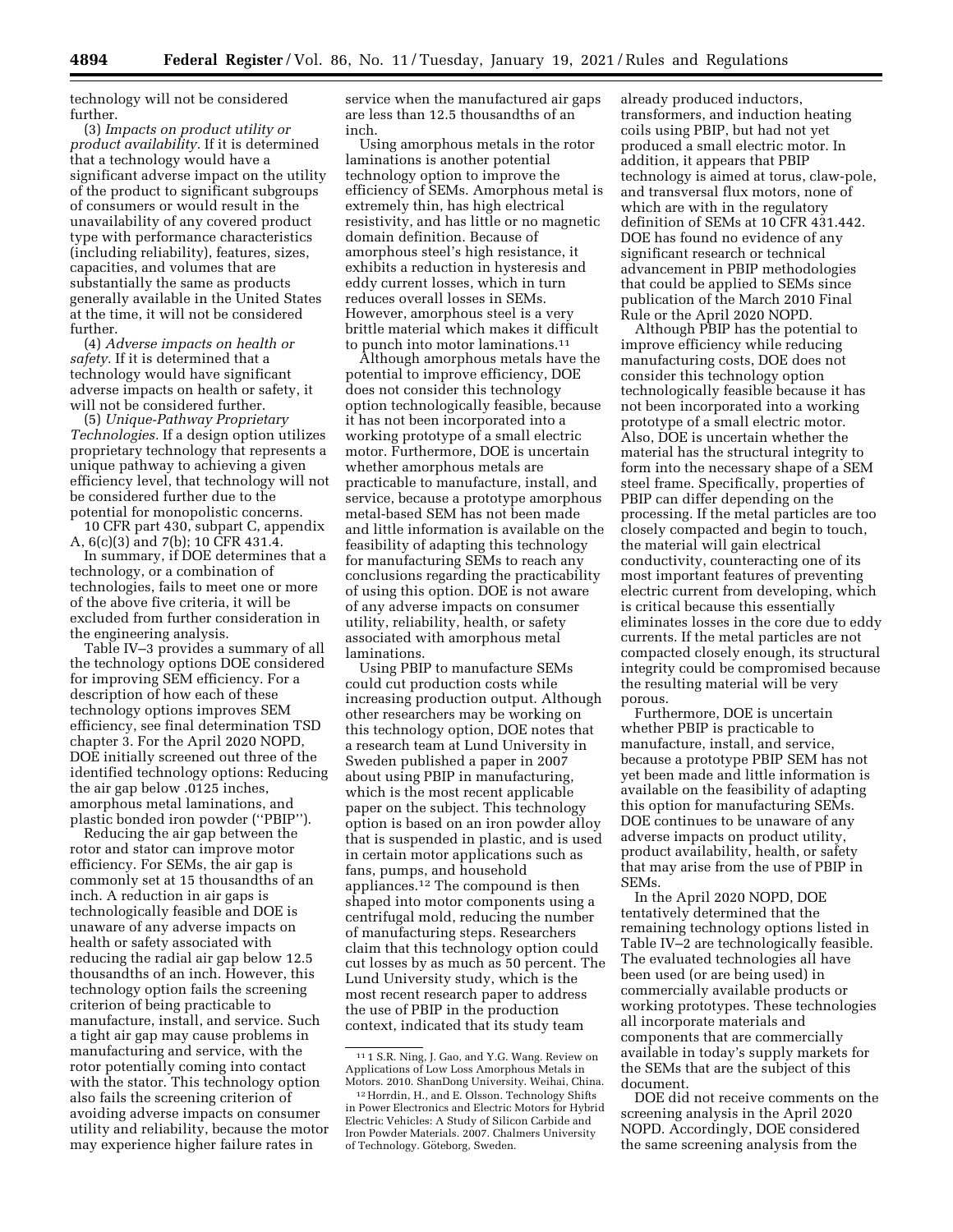April 2020 NOPD in this final determination and is screening out the following technology options: Reducing the air gap below .0125 inches, amorphous metal laminations, and plastic bonded iron powder (''PBIP''). DOE also finds that all of the remaining technology options meet the other screening criteria (*i.e.,* practicable to manufacture, install, and service and do not result in adverse impacts on consumer utility, product availability, health, or safety, and do not represent unique pathway proprietary technologies). Chapter 4 of the TSD provides details on the DOE's screening analysis for SEMs.

#### *C. Engineering Analysis*

The engineering analysis establishes the relationship between the efficiency and cost of an SEM. There are two elements to consider in the engineering analysis; the selection of efficiency levels to analyze (*i.e.,* the ''efficiency analysis'') and the determination of product cost at each efficiency level (*i.e.,* the ''cost analysis''). In determining the performance of higher-efficiency equipment, DOE considers technologies and design option combinations not eliminated by the screening analysis. For each equipment class, DOE estimates the baseline cost, as well as the incremental cost for the equipment at efficiency levels above the baseline. The output of the engineering analysis is a set of cost-efficiency ''curves'' that are used in downstream analyses (*i.e.,*  the LCC and PBP analyses). The following sections provide further details on the engineering analysis methodology.

## 1. Summary of Significant Data Sources

DOE utilized two principal data sources for the engineering analysis: (1) The database of SEM manufacturer suggested retail price (''MSRP'') and performance data based on the current market (as evaluated in the April 2020 NOPD), and (2) motor modeling data, test data, and performance specifications from the March 2010 Final Rule. DOE determined that relying on the data from the March 2010 Final Rule was reasonable because a review of the catalog data suggested that there were no significant technological advancements in the motor industry that could lead to more efficient or lower cost motor designs relative to the motors modeled for the March 2010 Final Rule. In response to the April 2020 NOPD, NEMA also commented that the motor designs and associated efficiency levels adopted from the March 2010 Final Rule analysis are appropriate. (NEMA, No. 22 at p. 3)

Accordingly, in preparing this determination, DOE continued to evaluate the motor designs that were modeled for the March 2010 Final Rule analysis.

DOE collected MSRP and performance data from product literature and catalogs distributed by four major motor manufacturers: ABB (which includes the manufacturer formerly known as Baldor Electric Company), Nidec Motor Corporation (which includes the US Motors brand), Regal-Beloit Corporation (which includes the Marathon and Leeson brands), and WEG Electric Motors Corporation.13 Based on market information from the Low-Voltage Motors World Market Report,14 DOE estimates that the four major motor manufacturers noted comprise the majority of the U.S. SEM market and are consistent with the motor brands considered in the March 2010 Final Rule. (Throughout this document this data will be referred to as the ''manufacturer catalog data.'')

#### 2. Representative Equipment Classes

Due to the large number of equipment classes, DOE did not directly analyze all 62 equipment classes of SEMs considered under this final determination. Instead, DOE selected representative classes based on two factors: (1) The quantity of motor models available within an equipment class and (2) the ability to scale to other equipment classes.

DOE notes that the minimum energy conservation standards adopted in the March 2010 Final Rule correspond to the efficiency level that represented the maximum technologically feasible efficiency for CSIR motors. As discussed previously, DOE was unable to identify any additional design options that passed the screening criteria that would indicate that a motor design meeting a higher efficiency level is technologically feasible and commercially viable. In addition, DOE was unable to identify any CSIR motors in the manufacturer

catalog data that exhibited efficiency levels exceeding the current energy conservation standards for CSIR motors. From this information, DOE proposed in the April 2020 NOPD that more stringent energy conservation standards for CSIR motors do not appear to be technologically feasible. Consequently, DOE did not include a representative CSIR equipment class as part of the engineering analysis.

The minimum energy conservation standards adopted in the March 2010 Final Rule corresponded to efficiency levels below the maximum technologically feasible levels for the CSCR and polyphase topologies, and therefore DOE elected to analyze one representative equipment class for each of these motor topologies. Equipment classes in both the polyphase and CSCR topologies were directly analyzed due to the fundamental differences in their starting and running electrical characteristics. These differences in operation have a direct impact on performance and indicate that polyphase motors are typically more efficient than single-phase motors. In addition, the efficiency relationships across horsepower and pole configuration are different between single-phase and polyphase motors.

DOE did not vary the pole configuration of the representative classes it analyzed because analyzing the same pole configuration provided the strongest relationship upon which to base its scaling. See section IV.C.5 of this document for details on DOE's scaling methodology. Keeping as many design characteristics constant as possible enabled DOE to more accurately identify how design changes affect efficiency across horsepower ratings. For each motor topology, DOE directly analyzed the most common pole-configuration. For both motor topologies analyzed, 4-pole motors constitute the largest fraction of motor models on the market.

When DOE selected its representative equipment classes, DOE chose the horsepower ratings that constitute a high volume of motor models and approximate the middle of the range of covered horsepower ratings so that DOE could develop a reasonable scaling methodology. DOE notes that the representative equipment classes for polyphase and CSCR motors that were selected for the engineering analysis align with the representative classes that were directly analyzed in the March

<sup>13</sup>ABB (Baldor-Reliance): Online Manufacturer Catalog, accessed January 3, 2019. Available at *[https://www.baldor.com/catalog#category=2;](https://www.baldor.com/catalog#category=2)* Nidec: Online Manufacturer Catalog, accessed December 26, 2018. Available at *[ecatalog.motorboss.com/](http://ecatalog.motorboss.com/Catalog/Motors/ALL)  [Catalog/Motors/ALL](http://ecatalog.motorboss.com/Catalog/Motors/ALL)*; Regal (Marathon and Leeson): Online Manufacturer Catalog, accessed December 27, 2018. Available at *[https://www.regalbeloit.com/](https://www.regalbeloit.com/Products/Faceted-Search?category=Motors&brand=Leeson,Marathon%20Motors)  [Products/Faceted-Search?category=](https://www.regalbeloit.com/Products/Faceted-Search?category=Motors&brand=Leeson,Marathon%20Motors) [Motors&brand=Leeson,Marathon%20Motors](https://www.regalbeloit.com/Products/Faceted-Search?category=Motors&brand=Leeson,Marathon%20Motors)*; WEG: Online Manufacturer Catalog, accessed December 24, 2018. Available at *[http://](http://catalog.wegelectric.com/) [catalog.wegelectric.com/.](http://catalog.wegelectric.com/)* 

<sup>14</sup>Based on the Low-Voltage Motors, World Market Report (IHS Markit Report September 2017, Edition 2017–2018) Table 5.15: Market Share Estimates for Low-voltage Motors: Americas; Suppliers 'share of the Market in 2015 and 2016.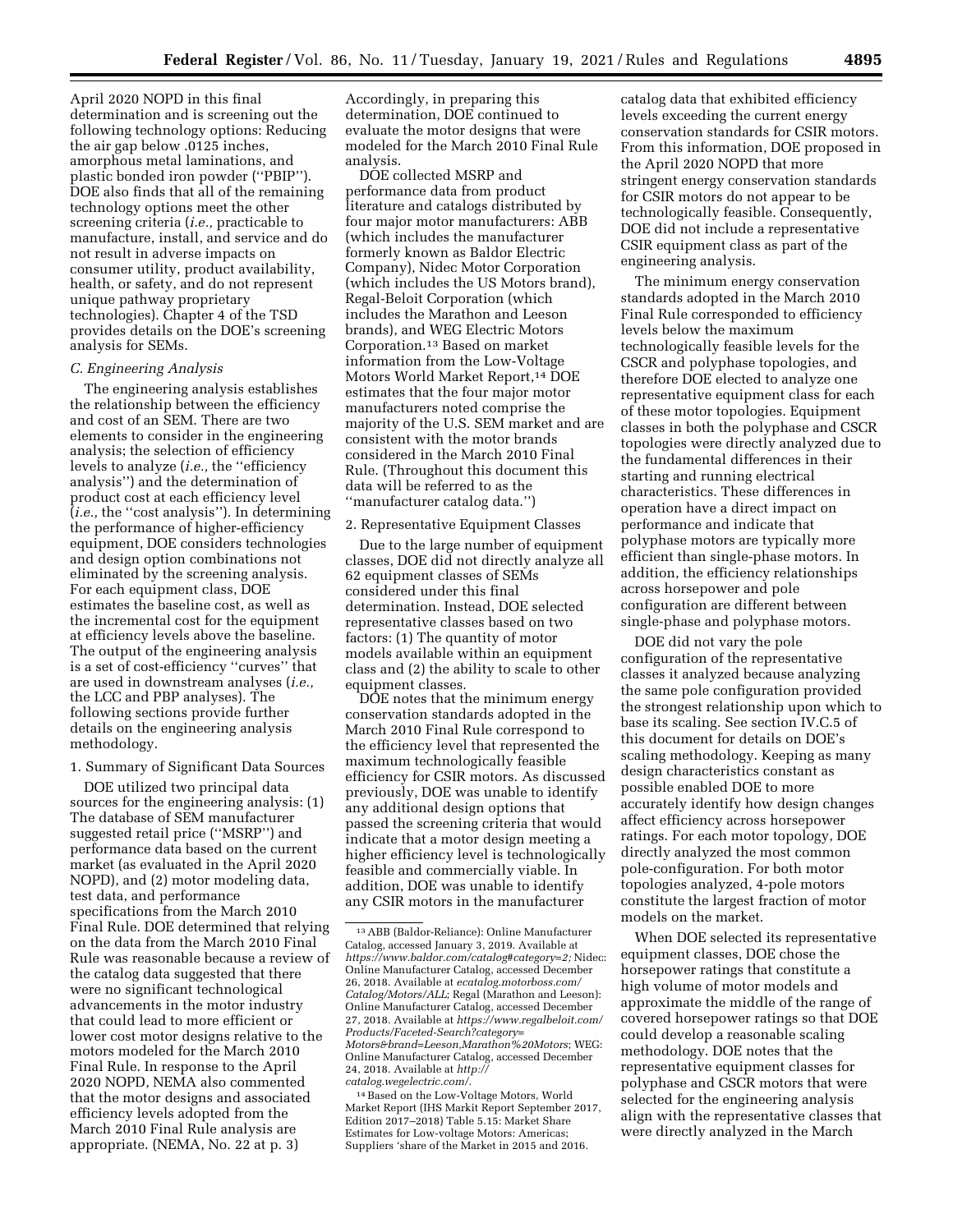2010 Final Rule. 75 FR 10874, 10888. The proposed representative equipment

classes from the April 2020 NOPD are outlined in Table IV–4.

TABLE IV–4—REPRESENTATIVE EQUIPMENT CLASSES

| Motor topology | Pole configuration | Motor output power hp |  |
|----------------|--------------------|-----------------------|--|
|                | Λ                  | .00                   |  |
|                | Δ                  | 0.75                  |  |

NEMA commented that the selected representative equipment classes are appropriate because there have not been any significant changes to design practices which might warrant modification. (NEMA, No. 22 at p. 2) DOE did not receive any other comments regarding the representative equipment classes. Accordingly, DOE continued to analyze the same representative equipment classes from the April 2020 NOPD in preparing this final determination.

#### 3. Efficiency Analysis

DOE typically uses one of two approaches to develop energy efficiency levels for the engineering analysis: (1) Relying on observed efficiency levels in the market (*i.e.,* the efficiency-level approach), or (2) determining the incremental efficiency improvements associated with incorporating specific design options to a baseline model (*i.e.,*  the design-option approach). Using the efficiency-level approach, the efficiency levels established for the analysis are determined based on the market distribution of existing products (in other words, based on the range of efficiencies and efficiency level ''clusters'' that already exist on the market). Using the design option approach, the efficiency levels established for the analysis are determined through detailed engineering calculations and/or computer simulations of the efficiency improvements from implementing specific design options that have been identified in the technology assessment. DOE may also rely on a combination of these two approaches. For example, the efficiency-level approach (based on actual products on the market) may be extended using the design option approach to interpolate to define ''gap fill'' levels (to bridge large gaps between other identified efficiency levels) and/or to extrapolate to the ''max-tech'' level (particularly in cases where the ''max tech'' level exceeds the maximum efficiency level currently available on the market).

In the March 2010 Final Rule DOE and in the April 2020 NOPD, DOE relied on the design option approach. DOE

maintained the design option approach for this final determination. In this design option approach, DOE considers efficiency levels corresponding to motor designs that meet or exceed the efficiency requirements of the current energy conservation standards at 10 CFR 431.446. DOE has determined that there are no additional technology options that pass the screening criteria that would enable the consideration of any additional efficiency levels representing higher efficiency levels than the maximum technologically feasible level analyzed in the March 2010 Final Rule.

For each equipment class, DOE generally selects a baseline model as a reference point, and measures changes resulting from potential energy conservation standards against the baseline. The baseline model in each equipment class represents the characteristics of a product/equipment typical of that class (*e.g.,* capacity, physical size). Generally, a baseline model is one that just meets current energy conservation standards, or, if no standards are in place, the baseline is typically the most common or least efficient unit on the market.

DOE considered the current minimum energy conservation standards to establish the baseline efficiency levels for each representative equipment class. As discussed previously, DOE selected representative equipment classes that align with the classes analyzed in the March 2010 Final Rule. See March 2010 Final Rule TSD, sec. 5.2.1. DOE identified specific motor designs from the March 2010 Final Rule engineering analysis that exhibit full-load efficiency ratings that are representative of the minimum energy conservation standards for SEMs. DOE used these motor designs to form the baseline against which to compare improved efficiency design options in DOE's analysis. Each increase in efficiency over the baseline level that DOE analyzed was assigned an efficiency level (''EL'') number.

For the March 2010 Final Rule engineering analysis, DOE purchased and tested motors with the lowest catalog efficiency rating available in the market for each representative

equipment class. DOE's technical expert tore down each motor to obtain dimensions, a BOM, and other pertinent design information. DOE worked with a subcontractor to reproduce these motor designs using modeling software and then applied design options to a modeled motor that would increase that motor's efficiency to develop a series of motor designs spanning a range of efficiency levels. For the current evaluation, DOE continued to base its analysis on the modeled motor designs. In light of its catalog review, DOE discerned no significant technological advancements in the motor industry that could lead to more efficient or lower cost motor designs relative to the motors modeled for the March 2010 Final Rule. In addition, DOE did not receive any contrasting comments suggesting any significant technological advancements for small electric motors within current scope.

In developing the modeled motor designs and associated costs, DOE also considered both space-constrained and non-space-constrained scenarios. DOE prepared designs of increased efficiency covering both scenarios for each representative equipment class. The design levels prepared for the spaceconstrained scenario included baseline and intermediate levels, a level for a design using a copper rotor, and a maxtech level with a design using a copper rotor and exotic core steel. The highefficiency space-constrained designs incorporate copper rotors and exotic core steel in order to meet comparable levels of efficiency to the high-efficiency non-space-constrained designs while meeting the parameters for minimally increased stack length. The design levels created for the non-spaceconstrained scenario corresponded to the same efficiency levels created for the space-constrained scenario. Further information on the development of modeled motor designs is available in section 5.3 of the March 2010 Final Rule TSD.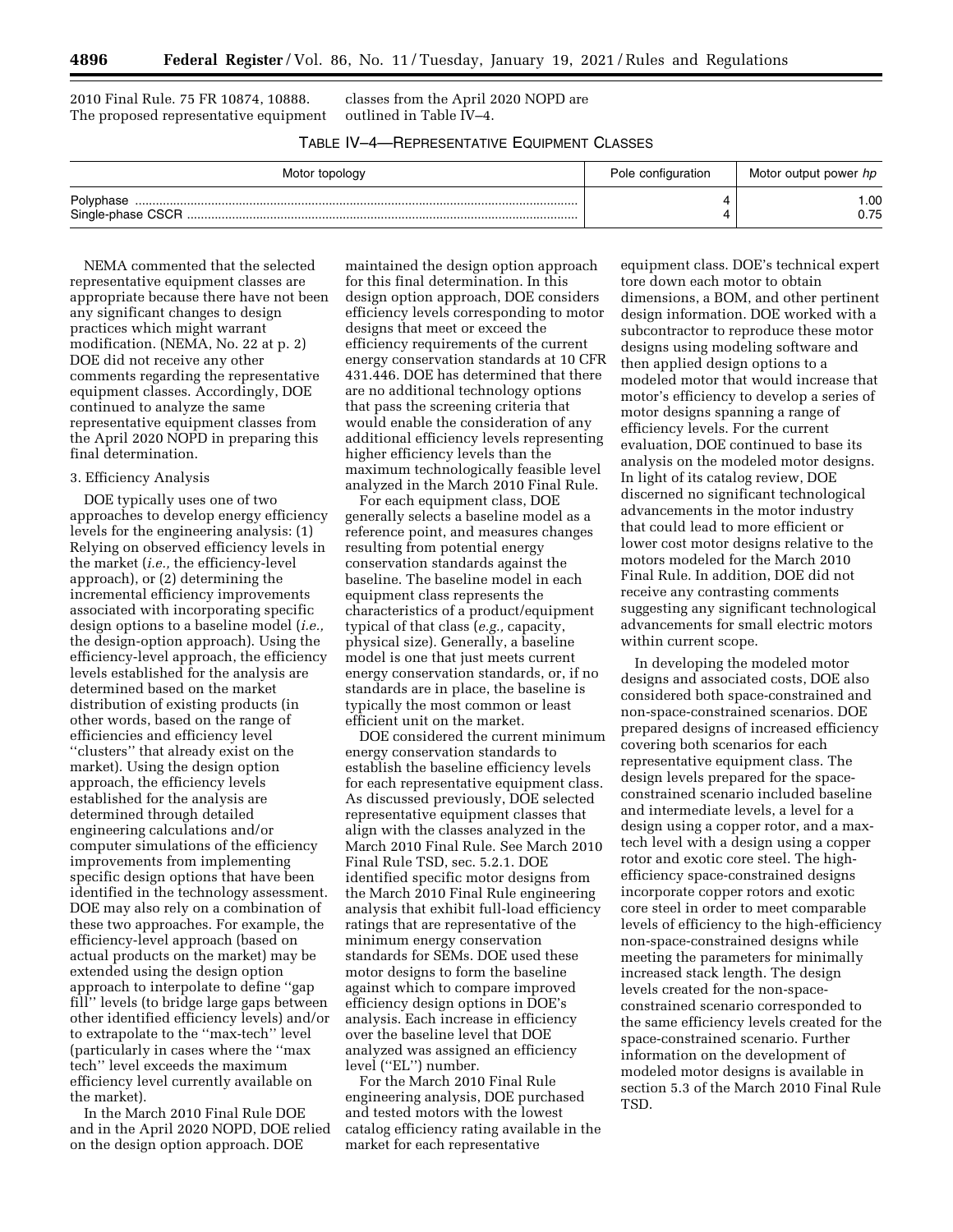NEMA commented that improving efficiency in SEMs may not always result in overall equipment-level efficiency improvements. It noted that any modification to energy conservation standards or scope of regulated SEMs would require a revised analysis of the downstream impact of SEM design changes on OEM devices and appliances. NEMA asserted that changes in motor size, weight, rotational speed, slip,<sup>15</sup> and other factors due to more stringent energy conservation standards have not been sufficiently evaluated. It added that because of the potential increase in the speed of the motor due to increases in efficiency, more stringent energy conservation standards could have significant downstream impacts in OEM devices which use these motors and would not always guarantee higher efficiency or better performance by that

end-use device. (NEMA, No. 22 at pp. 1–2, 5; No. 32 at p. 2)

DOE continued to use the designs analyzed for the March 2010 Final Rule in preparing this final determination. The designs analyzed in the engineering analysis did not show a significant (less than 2 percent) and consistent increase in speed with increasing efficiency (some more efficient designs had slightly lower speeds) across all ELs (See Final Determination TSD Chapter 5). In addition, as discussed previously, to account for motor size and weight limitations, DOE also analyzed both space-constrained and non-spaceconstrained scenarios. However, in this final determination, DOE is not considering amending the current energy conservation standards for this equipment.

Given that DOE was unable to identify any additional design options for

improving efficiency that passed the screening criteria and were not already considered in the March 2010 Final Rule engineering analysis, DOE analyzed the same motor designs that were developed for the March 2010 Final Rule except for CSIR motors (which, as indicated earlier, did not appear to have any technologicallyfeasible options available to improve their efficiency). For each representative equipment class, DOE established an efficiency level for each motor design that exhibited improved efficiency over the baseline design. As discussed previously, DOE considered the current minimum energy conservation standards as the baseline efficiency levels for each representative equipment class. These April 2020 NOPD efficiency levels are summarized in Table IV–5.

## TABLE IV–5—SUMMARY OF EFFICIENCY LEVELS

| Representative equipment class | EL         | Efficiency<br>(% )           |
|--------------------------------|------------|------------------------------|
|                                |            | 81.8<br>82.8<br>84.0<br>84.6 |
|                                |            | 86.7<br>87.9<br>83.5         |
|                                | $\sqrt{2}$ | 85.2<br>86.3<br>87.8         |

As mentioned previously, NEMA commented that the motor designs and associated efficiency levels adopted into this analysis from the March 2010 Final Rule analysis are appropriate. (NEMA, No. 22 at p. 3) Accordingly, similar to the April 2020 NOPD, DOE adopted the motor modeling approach used in support of the March 2010 Final Rule to analyze and establish efficiency levels and incremental motor MSPs. DOE did not identify any additional design options in the market for improving efficiency that were not already considered in the March 2010 Final Rule.

## 4. Cost Analysis

The cost analysis portion of the Engineering Analysis is conducted using one or a combination of cost approaches. The selection of cost approach depends on a suite of factors, including the availability and reliability of public information, characteristics of

the regulated product and the availability and timeliness of purchasing the equipment on the market. The cost approaches are summarized as follows:

• *Physical teardowns:* Under this approach, DOE physically dismantles a commercially available product, component-by-component, to develop a detailed bill of materials for the product.

• *Catalog teardowns:* In lieu of physically deconstructing a product, DOE identifies each component using parts diagrams (available from manufacturer websites or appliance repair websites, for example) to develop the bill of materials (''BOM'') for the product.

• *Price surveys:* If neither a physical nor catalog teardown is feasible (for example, for tightly integrated products such as fluorescent lamps, which are infeasible to disassemble and for which parts diagrams are unavailable) or costprohibitive and otherwise impractical

(*e.g.* large commercial boilers), DOE conducts price surveys using publicly available pricing data published on major online retailer websites and/or by soliciting prices from distributors and other commercial channels.

In the present case, a standard BOM was constructed for each motor design that includes direct material costs and labor time estimates along with costs. DOE notes that the costs established for direct material costs and labor time were initially determined in terms of \$2009 for the March 2010 Final Rule. For the April 2020 NOPD, DOE updated these material and labor costs to be representative of the market in 2018. DOE adjusted historical material prices to \$2018 using the historical Bureau of Labor Statistics Producer Price Indices (''PPI'') 16 for each commodity's industry. In addition, DOE updated labor costs and markups based on the most recent and complete version (*i.e.* 

<sup>15</sup> ''Motor slip'' is the difference between the speed of the rotor (operating speed) and the speed of the rotating magnetic field of the stator

<sup>(</sup>synchronous speed). When net rotor resistance of a motor design is reduced, efficiency of the motor

increases but slip decreases, resulting in higher operating speeds.

<sup>16</sup>*[www.bls.gov/ppi/.](http://www.bls.gov/ppi/)*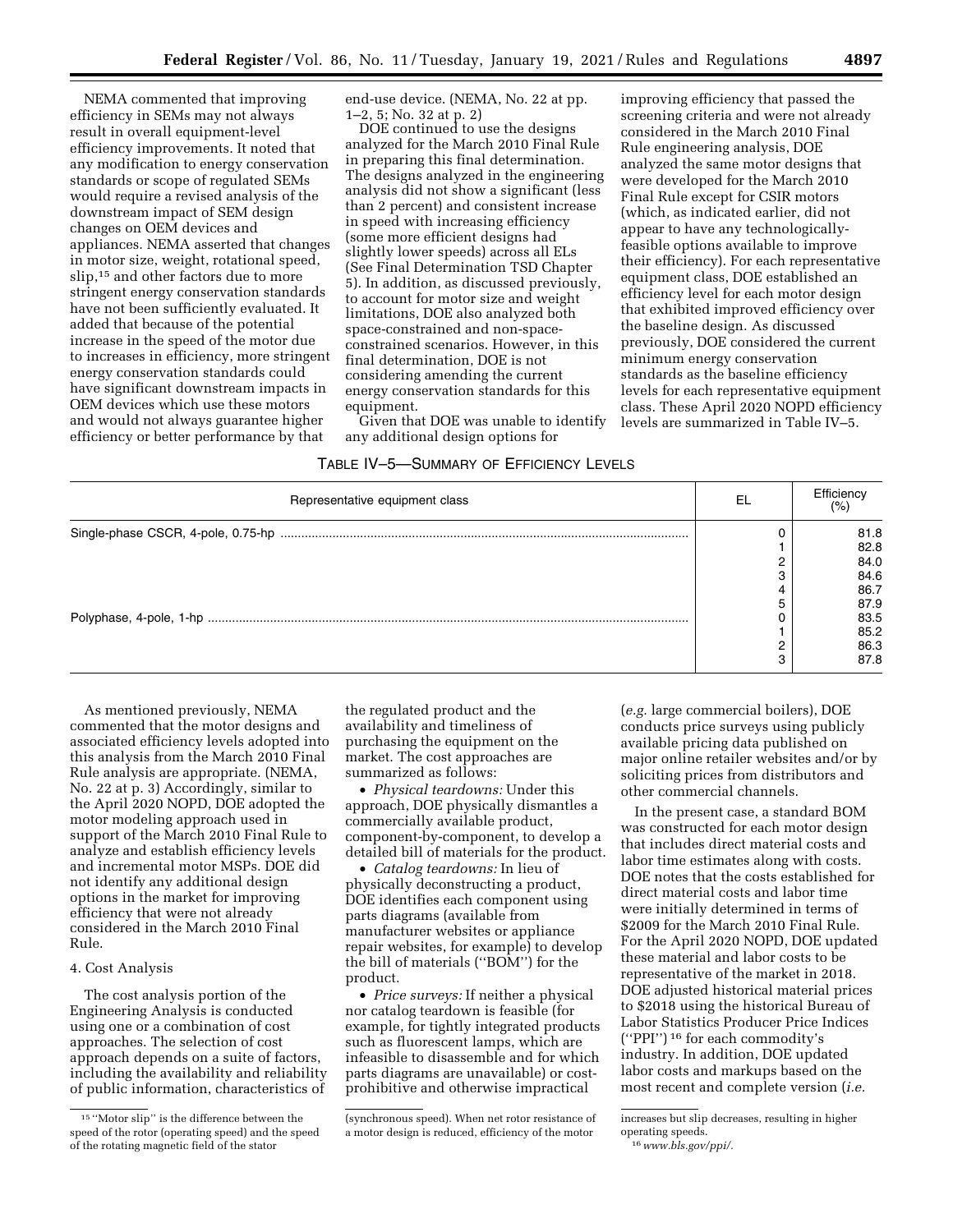2012) of the Economic Census of Industry by the U.S. Census Bureau.17

DOE did not receive comments on the cost analysis presented in the April 2020 NOPD. Accordingly, using the same methodology presented in the April 2020 NOPD, in this final determination DOE updated the material and labor costs to be representative of the market in 2019\$.

#### 5. Scaling Relationships

In analyzing the equipment classes, DOE developed a systematic approach to scaling efficiency across horsepower ratings and pole configurations, while retaining reasonable levels of accuracy, in a manner similar to the March 2010 Final Rule. DOE's current energy conservation standards for SEMs found at 10 CFR 431.446 list minimum required efficiencies over a range of horsepower and pole configurations, providing a basis for scaling efficiency across horsepower and pole configurations for polyphase and singlephase motors. The efficiency relationships in the established standards are based on a combination of NEMA recommended efficiency standards, NEMA premium designations, catalog data, and test data for individual manufacturer motor product lines.

In the April 2020 NOPD, DOE proposed to apply the same scaling methodologies used to support the March 2010 Final Rule to the engineering analysis. This includes scaling to two additional representative units needed in the energy use and lifecycle cost analyses to separately analyze consumers of integral (*i.e.,* with horsepower greater than or equal to 1 hp) single-phase CSCR SEMs and fractional (*i.e.,* with horsepower less than 1 hp) polyphase SEMs. This scaling approach has been presented previously to stakeholders and has been updated based on stakeholder input. Additionally, the approach has the added advantage of reducing the analytical complexity associated with conducting a detailed engineering analysis of the cost-efficiency relationship on all 62 equipment classes. 75 FR 10874, 10894–10895.

NEMA commented that the previously developed scaling methodologies remain effective and appropriate. (NEMA, No. 22 at p. 3) DOE did not receive any other comments on the scaling analysis methodology proposed in the April 2020 NOPD. DOE continues to apply the scaling analysis methodology from the April 2020 NOPD in this final determination. Chapter 5 of the TSD provides details on the DOE's engineering analysis for SEMs.

#### *D. Markups Analysis*

To account for manufacturers' nonproduction costs and profit margin, DOE applies a non-production cost multiplier (the manufacturer markup) to the MPC. The resulting manufacturer selling price (''MSP'') is the price at which the manufacturer distributes a unit into commerce. DOE developed an average manufacturer markup by examining the annual Securities and Exchange Commission 10–K reports filed by publicly-traded manufacturers primarily engaged in appliance manufacturing and whose combined product range includes SEM.

The markups analysis develops appropriate markups (*e.g.,* retailer markups, distributor markups, contractor markups) in the distribution chain to convert the MSP estimates derived in the engineering analysis to consumer prices, which are then used in the LCC and PBP analysis. At each step in the distribution channel, companies mark up the price of the equipment to cover business costs and profit margin. For SEMs, the main parties in the distribution chain are manufacturers, distributors, contractors or installers, OEMs of equipment incorporating SEMs, and consumers.

DOE relied on estimates provided by NEMA during the March 2010 Final Rule to establish the proportion of shipments through each distribution channel.18 In response to the April 2020 NOPD, DOE did not receive any comments or data to support alternative distribution channels for SEMs. In this final determination, DOE relied on the same distributions of shipments by distribution channels as in the April 2020 NOPD. Further, DOE did not receive any comments on the approach used to develop markups. DOE continued to rely on the same methodology for developing markups and updated relevant data sources to the most recent information available in

preparation of this final determination. DOE used data from the U.S. Census Bureau and US Economic Census 19 and the Sales Tax Clearinghouse 20 to develop distribution channel markups and sales tax estimates.

DOE used the same approach as in the April 2020 NOPD and developed baseline and incremental markups for each actor in the distribution chain. Baseline markups are applied to the price of equipment with baseline efficiency, while incremental markups are applied to the difference in price between baseline and higher-efficiency models (the incremental cost increase). The incremental markup is typically less than the baseline markup and is designed to maintain similar per-unit operating profit before and after new or amended standards.21 DOE relied on economic data from the U.S. Census Bureau to estimate average baseline and incremental markups.

Further, in the space-constrained scenario, DOE developed a modified OEM markup to account for the costs faced by those OEMs of equipment incorporating SEMs needing to redesign their products in order to incorporate SEMs of different, including larger, sizes. Nationally, businesses spend about 2.7 percent of U.S. gross domestic product on research and development (''R&D'').22 DOE estimates that R&D by equipment OEMs, including the design of new products, approximately represents at most 2.7 percent of company revenue. DOE followed the same approach used in the March 2010

20Sales Tax Clearinghouse Inc. State Sales Tax Rates Along with Combined Average City and County Rates. October 21, 2020. (Last accessed October 21, 2020.) *[http://thestc.com/STrates.stm.](http://thestc.com/STrates.stm)* 

21Because the projected price of standardscompliant products (and equipment) is typically higher than the price of baseline products (and equipment), using the same markup for the incremental cost and the baseline cost would result in higher per-unit operating profit. While such an outcome is possible, DOE maintains that in markets that are reasonably competitive it is unlikely that imposing more stringent standards would lead to a sustainable increase in profitability in the long run.

22National Science Board. January 15, 2020. Science and Engineering Indicators 2020. Research and Development: U.S Trends and International Comparisons. Figure 4–3, Ratio of U.S. R&D to gross domestic product, by roles of federal, business, and other nonfederal funding for R&D: 1953–2017. 2020. National Science Board: Arlington, VA: National Science Foundation (NSB–2020–3).

<sup>17</sup>U.S. Census Bureau, 2012 Economic Census of Industry Series Reports for Industry, U.S. Department of Commerce, 2012; NAICS code 3353121 ''Fractional Horsepower Motors'' Production workers hours and wages. Although some summary statistics of the 2017 Economic Census for Manufacturing is currently available, the detailed statistics for the U.S. is estimated to be released in the time frame of November 2020- September 2021. *[https://www.census.gov/programs](https://www.census.gov/programs-surveys/economic-census/about/release-schedules.html)[surveys/economic-census/about/release](https://www.census.gov/programs-surveys/economic-census/about/release-schedules.html)[schedules.html.](https://www.census.gov/programs-surveys/economic-census/about/release-schedules.html)* 

<sup>18</sup>For more details see chapter 7 of the 2010 small electric motors final rule TSD, at *[https://](https://www.regulations.gov/document?D=EERE-2007-BT-STD-0007-0036) [www.regulations.gov/document?D=EERE-2007-BT-](https://www.regulations.gov/document?D=EERE-2007-BT-STD-0007-0036)[STD-0007-0036.](https://www.regulations.gov/document?D=EERE-2007-BT-STD-0007-0036)* 

<sup>19</sup>U.S. Census Bureau. 2017 Annual Wholesale Trade Report. 2017. Washington, DC (Last accessed June 19, 2019.) *[https://www.census.gov/wholesale/](https://www.census.gov/wholesale/index.html) [index.html;](https://www.census.gov/wholesale/index.html)* U.S. Census Bureau. 2017 Annual Retail Trade Survey, 2017. (Last accessed June 19, 2019.) *[https://www.census.gov/programs-surveys/](https://www.census.gov/programs-surveys/arts/data/tables.2017.html) [arts/data/tables.2017.html.;](https://www.census.gov/programs-surveys/arts/data/tables.2017.html)* 2017 Economic Census: Manufacturing: Summary Statistics for the U.S., States, and Selected Geographies: 2017. 2020. U.S. Census Bureau. (Last accessed October 21, 2020.) *[https://www.census.gov/data/tables/2017/econ/](https://www.census.gov/data/tables/2017/econ/economic-census/naics-sector-31-33.html) [economic-census/naics-sector-31-33.html.](https://www.census.gov/data/tables/2017/econ/economic-census/naics-sector-31-33.html)*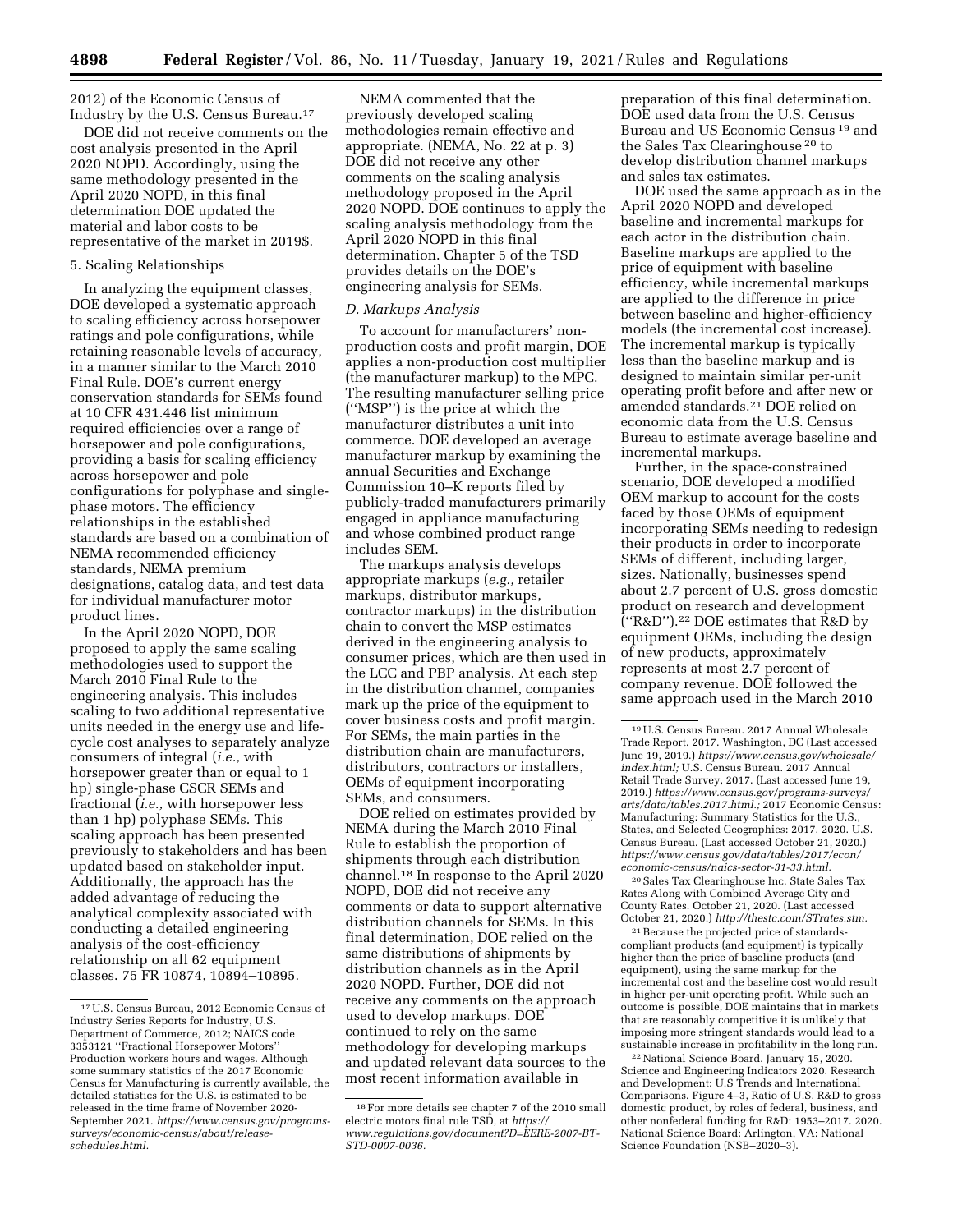Final Rule and accounted for the additional costs to redesign products and incorporate differently-shaped

motors by adding 2.7 percent to the OEM markups.23

Table IV–6 summarizes the overall baseline and incremental markups for each distribution channel considered for SEMs. These markups were updated since the April 2020 NOPD to reflect updates to relevant data sources to the most recent information available.

| TABLE IV-6-SMALL ELECTRIC MOTORS DISTRIBUTION CHANNEL MARKUPS |
|---------------------------------------------------------------|
|---------------------------------------------------------------|

| Distribution channel (from manufacturer) | (65%)                 | Direct to OEMs    | Via wholesalers to OEMs<br>$(30\%)$ |                       | Via wholesalers to end-users<br>(5%) |             |
|------------------------------------------|-----------------------|-------------------|-------------------------------------|-----------------------|--------------------------------------|-------------|
| Main party                               | <b>Baseline</b>       | Incremental       | Baseline                            | Incremental           | Baseline                             | Incremental |
| Original<br>Manufacturer<br>Equipment    |                       |                   | 1.35                                | 1.20                  | 1.35                                 | 1.20        |
| $(OEM)*$                                 | 1.45/1.48<br>1.41<br> | 1.20/1.23<br>1.20 | 1.45/1.48<br>1.41<br>               | 1.20/1.23<br>1.20<br> | .53                                  | <br>1.27    |
| Contractor                               | 1.1                   | 1.1               | 1.1                                 | 1.1                   | 1.1                                  | 1.1         |
|                                          |                       | 1.0727            | 1.0727                              |                       | 1.0727                               |             |
| Overall                                  | 2.42/2.47             | 1.69/1.73         | 3.26/3.33                           | 2.04/2.08             | 2.44                                 | 1.80        |

\* Non-space-constrained scenario/space-constrained scenario.

Chapter 6 of the TSD provides details on the DOE's markup analysis for SEMs.

## *E. Energy Use Analysis*

The purpose of the energy use analysis is to determine the annual energy consumption of SEMs at different efficiency levels and to assess the energy savings potential of increased efficiency. The analysis estimates the range of energy use of SEMs in the field (*i.e.,* as they are actually used by consumers). The energy use analysis

provides the basis for other analyses DOE performed, particularly assessments of the energy savings and the savings in consumer operating costs that could result from adoption of amended or new standards.

The analysis focuses on the two representative units identified in the engineering analysis (see section IV.C) for which engineering analysis results were obtained at levels at and above the baseline. Two additional representative

units were included to separately analyze consumers of integral (*i.e.,* with horsepower greater than or equal to 1 hp) single-phase CSCR SEMs and fractional (*i.e.,* with horsepower less than 1 hp) polyphase SEMs (see Table IV–7).24 For each representative unit, DOE determined the annual energy consumption value by multiplying the motor input power by the annual operating hours for a representative sample of motor consumers.

TABLE IV–7—REPRESENTATIVE UNITS ANALYZED IN THE ENERGY USE AND LIFE-CYCLE COST ANALYSES

| Representative unit | Equipment class group | Pole configuration | Rated<br>horsepower |
|---------------------|-----------------------|--------------------|---------------------|
|                     |                       |                    | 0.75<br>0.5         |

In response to the April 2020 NOPD, NEMA commented that the inputs used to characterize the energy use of SEMs were appropriate. (NEMA, No. 22 at p. 3) Additionally, NEMA commented that improving SEM efficiency may not always result in overall equipment-level efficiency improvements. NEMA commented that any modification to energy conservation standards or scope of regulated SEMs would require a revised analysis of the downstream impact of SEM design changes on OEM devices and appliances, before

proceeding to modify energy savings methodology and estimates. (NEMA, No. 22 at p. 5)

As discussed previously, to account for motor size and weight limitations (including in OEM devices and appliances), DOE analyzed both spaceconstrained and non-space-constrained scenarios. DOE did not modify the scope or amend the current energy conservation standards for this equipment. Chapter 7 of the TSD provides details on the DOE's energy use analysis for SEMs.

### 1. Consumer Sample

DOE used the same approach as in the April 2020 NOPD and created consumer samples for each representative unit, including three individual sectors: Residential, commercial, and industrial. DOE used the samples to determine SEM annual energy consumption as well as for conducting the LCC and PBP analyses. Each consumer in the sample was assigned a sector and an application. DOE used data from the March 2010 Final Rule to establish distributions of SEMs by sector. Five

<sup>23</sup>Fore more details see chapter 7 of the 2010 small electric motors final rule TSD, at *[https://](https://www.regulations.gov/document?D=EERE-2007-BT-STD-0007-0036)  [www.regulations.gov/document?D=EERE-2007-BT-](https://www.regulations.gov/document?D=EERE-2007-BT-STD-0007-0036)[STD-0007-0036.](https://www.regulations.gov/document?D=EERE-2007-BT-STD-0007-0036)* 

<sup>24</sup>Similar to the approach used in the engineering analysis when selecting representative units, DOE

reviewed model counts from the manufacturer online catalog data to identify these additional units. DOE reviewed counts of CSCR, 4-poles small electric motors and polyphase, 4-poles, small electric motors models. For CSCR motors, the 1 horsepower value had the most counts and DOE

selected a unit at 1 horsepower. For polyphase motors, the 0.33, 0.5, and 0.75 horsepower values had the most counts (and similar counts) and DOE selected a unit at 0.5 horsepower (*i.e.* the mid-range of these horsepower values).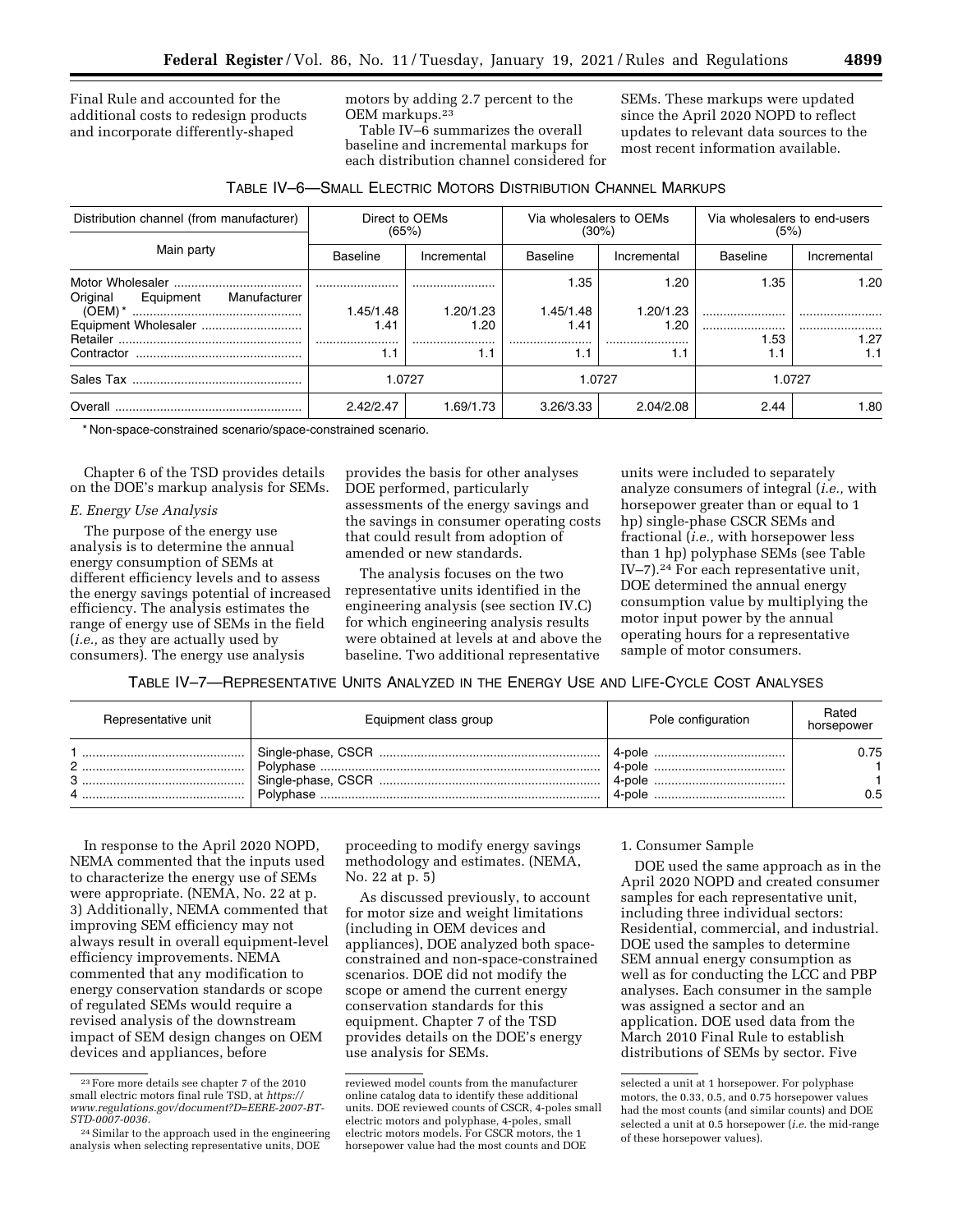main motor applications were selected as representative applications (compressors, fans, pumps, material handling, and others). In order to characterize the distributions of SEMs across applications in the industrial sector, DOE used data from hundreds of field assessments aggregated in two databases: (1) A database of motor nameplate and field data and; 25 (2) a database of motor nameplate and field data compiled by the Industrial Assessment Center at Oregon University (''field assessment data'').26 For the commercial and residential sectors, DOE used data from a previous DOE publication to estimate distribution of SEMs by application.27 DOE also assumed that 20 percent of consumers had space-constraints and 80 percent were non-space-constrained based on data from the March 2010 Final Rule. In response to the April 2020 NOPD, NEMA commented that the inputs used to characterize the distributions of consumers across sectors and applications were appropriate. (NEMA, No. 22 at p. 3) DOE used the same consumer sample as in the April 2020 NOPD for this final determination.

See Chapter 7 of the TSD for more details on the resulting distribution of consumers by sector and applications.

#### 2. Motor Input Power

DOE used the same approach as in the April 2020 NOPD and calculated the motor input power as the sum of the motor rated horsepower multiplied by

the motor operating load (*i.e.,* the motor output power) and of the losses at the operating load (*i.e.,* part-load losses). DOE determined the part-load losses using outputs from the engineering analysis (full-load efficiency at each efficiency level) and published part-load efficiency information from manufacturer catalogs to model motor part-load losses as a function of the motor's operating load. DOE estimated the operating load using operating load data specific to motors in the 0.25–3 hp range, which was based on additional field assessments data collected since the publication of the March 2010 Final Rule.28

In response to the April 2020 NOPD, NEMA commented that an upcoming publication from DOE's Advanced Manufacturing Office ''Motor System Market Assessment'' may provide additional information regarding load. (NEMA, No. 22 at p. 4) DOE is aware of this upcoming report but notes that it is not yet available. Accordingly, DOE used the same load distributions as in the April 2020 NOPD for this final determination.

See chapter 7 of the TSD for the resulting distribution of load for each application.

### 3. Annual Operating Hours

DOE used the same approach as in the April 2020 NOPD and DOE developed distributions of operating hours by application and sector. For the industrial sector, DOE used data specific to motors in the 0.25–3 hp range from

the field assessment data to establish distributions of annual operating hours by application.29 For the commercial and residential sectors, DOE used operating hours data from the March 2010 Final Rule.30 In response to the April 2020 NOPD, NEMA commented in support of the annual operating hours values used in the NOPD. NEMA commented that if DOE were to consider standards for a different scope, these assumptions would no longer be adequate. (NEMA, No. 22 at p. 4) As discussed previously, DOE is not modifying the scope of the energy conservation standards for SEMs. Accordingly, DOE used the same operating hour distributions as in the April 2020 NOPD for this final determination. Table IV–8 shows the estimated average annual energy use at each efficiency level analyzed.

The annual energy use values are calculated as an intermediate result in the LCC and PBP analysis. As further discussed section IV.F, the computer model DOE uses to calculate the LCC and PBP relies on a Monte Carlo simulation to incorporate uncertainty and variability into the analysis. Although the energy use calculation performed in preparation of this final rule relied on the same probability distributions as used in the April 2020 NOPD, each Monte Carlo simulation run randomly samples input values from the probability distributions and consumer samples, which resulted in updated annual energy use results.

## TABLE IV–8—SMALL ELECTRIC MOTORS ANNUAL ENERGY USE RESULTS

| Rep. Unit | Description | Kilowatt-hours per year |                    |                    |                    |              |                 |
|-----------|-------------|-------------------------|--------------------|--------------------|--------------------|--------------|-----------------|
|           |             | EL <sub>0</sub>         | EL <sub>1</sub>    | F12                | EL <sub>3</sub>    | EL 4         | EL <sub>5</sub> |
|           |             | 1,653.6<br>2,092.8      | 1,628.2<br>2,047.7 | 1,598.5<br>2,020.8 | 1,583.8<br>1.983.8 | 1.536.0<br>. | 1,509.0         |
|           |             | 2,191.9<br>1.152.6      | 2,159.1<br>1.117.9 | 2,122.7<br>1.096.7 | 2.103.9<br>1.068.1 | 2.043.2<br>  | 2,008.0         |

See Chapter 7 of the TSD for more details on the distributions of annual operating hours by application and sector.

*F. Life-Cycle Cost and Payback Period Analysis* 

DOE conducted LCC and PBP analyses to evaluate the economic impacts on individual consumers of

potential energy conservation standards for SEMs. The effect of new or amended energy conservation standards on individual consumers usually involves a reduction in operating cost and an increase in purchase price. DOE used

<sup>25</sup> Database of motor nameplate and field measurement data compiled by the Washington State University Extension Energy Program (WSU) and Applied Proactive Technologies (APT) under contract with the New York State Energy Research and Development Authority (NYSERDA).

<sup>&</sup>lt;sup>26</sup> Strategic Energy Group (January 2008), Northwest Industrial Motor Database Summary. Regional Technical Forum. Available at *[http://](http://rtf.nwcouncil.org/subcommittees/osumotor/Default.htm) [rtf.nwcouncil.org/subcommittees/osumotor/](http://rtf.nwcouncil.org/subcommittees/osumotor/Default.htm) [Default.htm.](http://rtf.nwcouncil.org/subcommittees/osumotor/Default.htm)* 

<sup>27</sup>W. Goetzler, T. Sutherland, C. Reis. ''Energy Savings Potential and Opportunities for High-Efficiency Electric Motors in Residential and Commercial Equipment'' U.S. Department of Energy, December 4, 2013. Available at *[https://](https://energy.gov/sites/prod/files/2014/02/f8/Motor%20Energy%20Savings%20Potential%20Report%202013-12-4.pdf) [energy.gov/sites/prod/files/2014/02/f8/Motor](https://energy.gov/sites/prod/files/2014/02/f8/Motor%20Energy%20Savings%20Potential%20Report%202013-12-4.pdf) [%20Energy%20Savings%20Potential%20Report](https://energy.gov/sites/prod/files/2014/02/f8/Motor%20Energy%20Savings%20Potential%20Report%202013-12-4.pdf) [%202013-12-4.pdf.](https://energy.gov/sites/prod/files/2014/02/f8/Motor%20Energy%20Savings%20Potential%20Report%202013-12-4.pdf)* 

<sup>28</sup>This horsepower range was selected as it corresponds to the motor horsepower of small electric motors that are currently subject to standards (see section IV.A.1).

<sup>29</sup> Database of motor nameplate and field measurement data compiled by the Washington State University Extension Energy Program (WSU) and Applied Proactive Technologies (APT) under contract with the New York State Energy Research and Development Authority (NYSERDA).

<sup>30</sup>For more details see chapter 6 of the 2010 small electric motors final rule TSD, at *[https://](https://www.regulations.gov/document?D=EERE-2007-BT-STD-0007-0036) [www.regulations.gov/document?D=EERE-2007-BT-](https://www.regulations.gov/document?D=EERE-2007-BT-STD-0007-0036)[STD-0007-0036.](https://www.regulations.gov/document?D=EERE-2007-BT-STD-0007-0036)*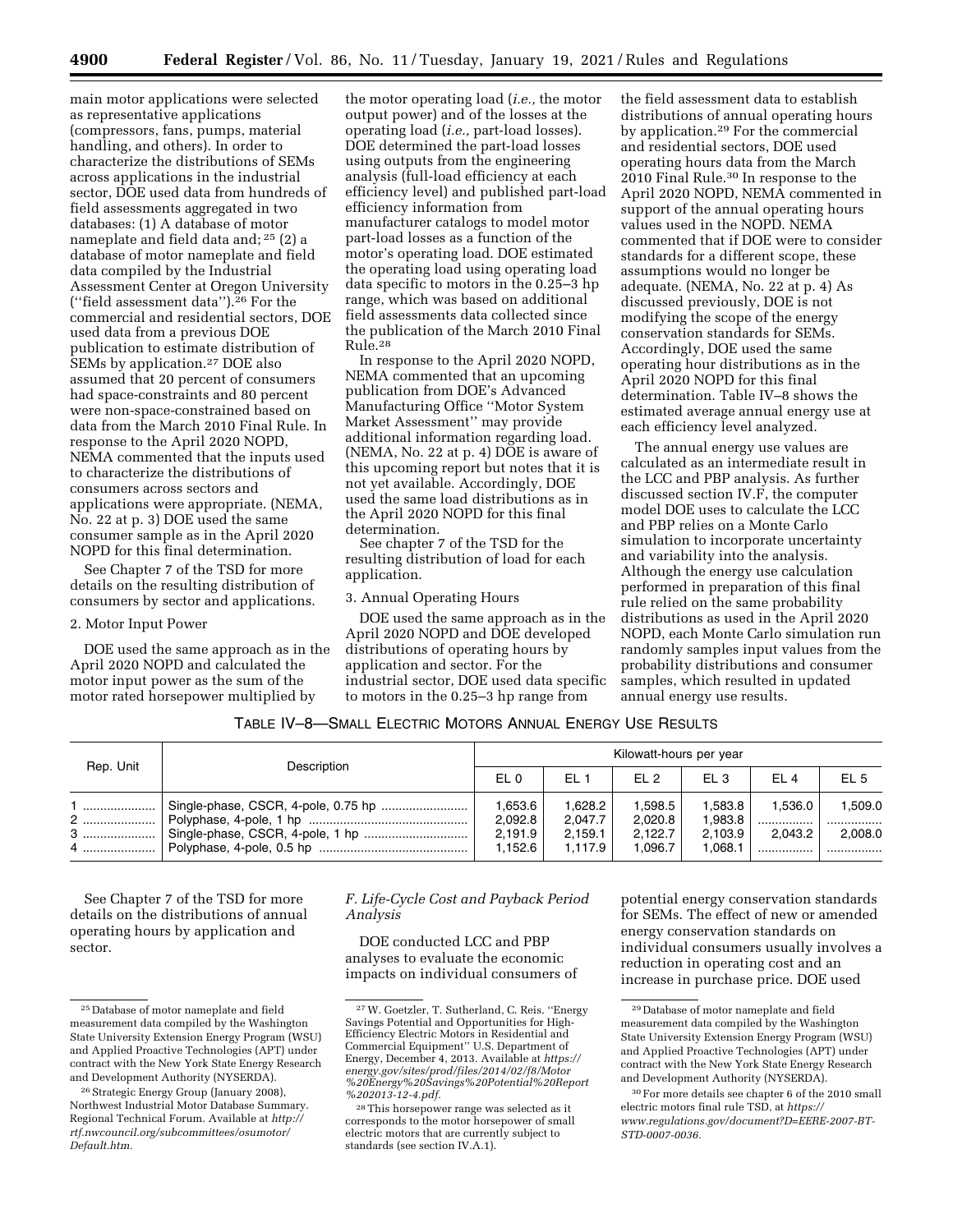the following two metrics to measure consumer impacts:

• The LCC is the total consumer expense of equipment over the life of that equipment, consisting of total installed cost (MSP, distribution chain markups, sales tax, and installation costs) plus operating costs (expenses for energy use, maintenance, and repair). To compute the operating costs, DOE discounts future operating costs to the time of purchase and sums them over the lifetime of the equipment.

• The simple PBP is the estimated amount of time (in years) it takes consumers to recover the increased purchase cost (including installation) of more-efficient equipment through lower operating costs. DOE calculates the simple PBP by dividing the change in purchase cost at higher efficiency levels by the change in annual operating cost for the year that amended or new standards are assumed to take effect.

For any given efficiency level, DOE measures the change in LCC relative to the LCC in the no-new-standards case, which reflects the estimated efficiency distribution of SEMs in the absence of new or amended energy conservation standards. In contrast, the simple PBP for a given efficiency level is measured relative to the baseline equipment. The analysis focuses on the four representative units identified in Table IV–7.

For each considered efficiency level in each equipment class, DOE calculated the LCC and PBP for a nationally representative set of

consumers. As stated previously, DOE developed a sample based on distributions of consumers across sectors and applications, as well as across efficiency levels. For each sample consumer, DOE determined the unit energy consumption and appropriate energy price. By developing a representative sample of consumers, the analysis captured the variability in energy consumption and energy prices associated with the use of SEMs.

Inputs to the calculation of total installed cost include the cost of the equipment—which includes MSPs, retailer markups, and sales taxes—and installation costs. Inputs to the calculation of operating expenses include annual energy consumption, energy prices and price projections, repair and maintenance costs, equipment lifetimes, and discount rates. DOE created distributions of values for equipment lifetime, discount rates, and sales taxes, with probabilities attached to each value, to account for their uncertainty and variability.

The computer model DOE uses to calculate the LCC and PBP relies on a Monte Carlo simulation to incorporate uncertainty and variability into the analysis. The Monte Carlo simulations randomly sample input values from the probability distributions and consumer samples. The model calculated the LCC and PBP for equipment at each efficiency level for 10,000 consumers per representative unit per simulation run. The analytical results include a distribution of 10,000 data points

showing the range of LCC savings for a given efficiency level relative to the nonew-standards case efficiency distribution. In performing an iteration of the Monte Carlo simulation for a given consumer, equipment efficiency is chosen based on its probability. If the chosen equipment efficiency is greater than or equal to the efficiency of the standard level under consideration, the LCC and PBP calculation reveals that a consumer is not impacted by the standard level. By accounting for consumers who already purchase moreefficient equipment, DOE avoids overstating the potential benefits from increasing equipment efficiency.

DOE calculated the LCC and PBP for all consumers as if each were to purchase a new motor in the expected year of compliance with amended standards. For purposes of its analysis, DOE estimated that any amended standards would apply to SEMs manufactured 5 years after the date on which the amended standard is published. DOE estimated publication of a final rule in the first half of 2023. Therefore, for purposes of its analysis, DOE used 2028 as the first full year of compliance.

Table IV–9 summarizes the approach and data DOE used to derive inputs to the LCC and PBP calculations. DOE updated relevant data sources to the most recent information available in preparation of this final determination. The subsections that follow provide further discussion.

## TABLE IV–9—SUMMARY OF INPUTS AND METHODS FOR THE LCC AND PBP ANALYSIS \*

| Inputs | Source/method                                                                                                                                                                                                                                                   |
|--------|-----------------------------------------------------------------------------------------------------------------------------------------------------------------------------------------------------------------------------------------------------------------|
|        | Derived by multiplying MSPs by distribution channel markups and sales tax, as appropriate.                                                                                                                                                                      |
|        | Assumed no change with efficiency level other than shipping costs.                                                                                                                                                                                              |
|        | Motor input power multiplied by annual operating hours per year. Variability: Based on plant<br>surveys and previous DOE study.                                                                                                                                 |
|        | Electricity: Used average and marginal prices methodology from (Coughlin and Beraki) and<br>updated data from Edison Electric Institute Typical Bill and Average Rates Reports Winter<br>2019, Summer 2019.                                                     |
|        | Based on AEO 2020 price projections.                                                                                                                                                                                                                            |
|        | Assumed no change with efficiency level.                                                                                                                                                                                                                        |
|        | Estimated using information from March 2010 Final Rule and from DOE's Advanced Manufac-<br>turing Office.                                                                                                                                                       |
|        | Residential: Approach involves identifying all possible debt or asset classes that might be used<br>to purchase the considered appliances, or might be affected indirectly. Primary data source<br>was the Federal Reserve Board's Survey of Consumer Finances. |
|        | Commercial: Calculated as the weighted average cost of capital for entities purchasing small<br>electric motors. Primary data source was Damodaran Online.                                                                                                      |
|        | 2028.                                                                                                                                                                                                                                                           |

\* References for the data sources mentioned in this table are provided in the sections following the table.

#### 1. Equipment Cost

To calculate consumer equipment costs, DOE multiplied the MSPs developed in the engineering analysis by the distribution channel markups

described in section IV.D (along with sales taxes). DOE used different markups for baseline motors and higherefficiency motors, because DOE applies an incremental markup to the increase

in MSP associated with higherefficiency equipment. Further, in this final determination, DOE assumed the prices of SEMs would remain constant over time (no decrease in price).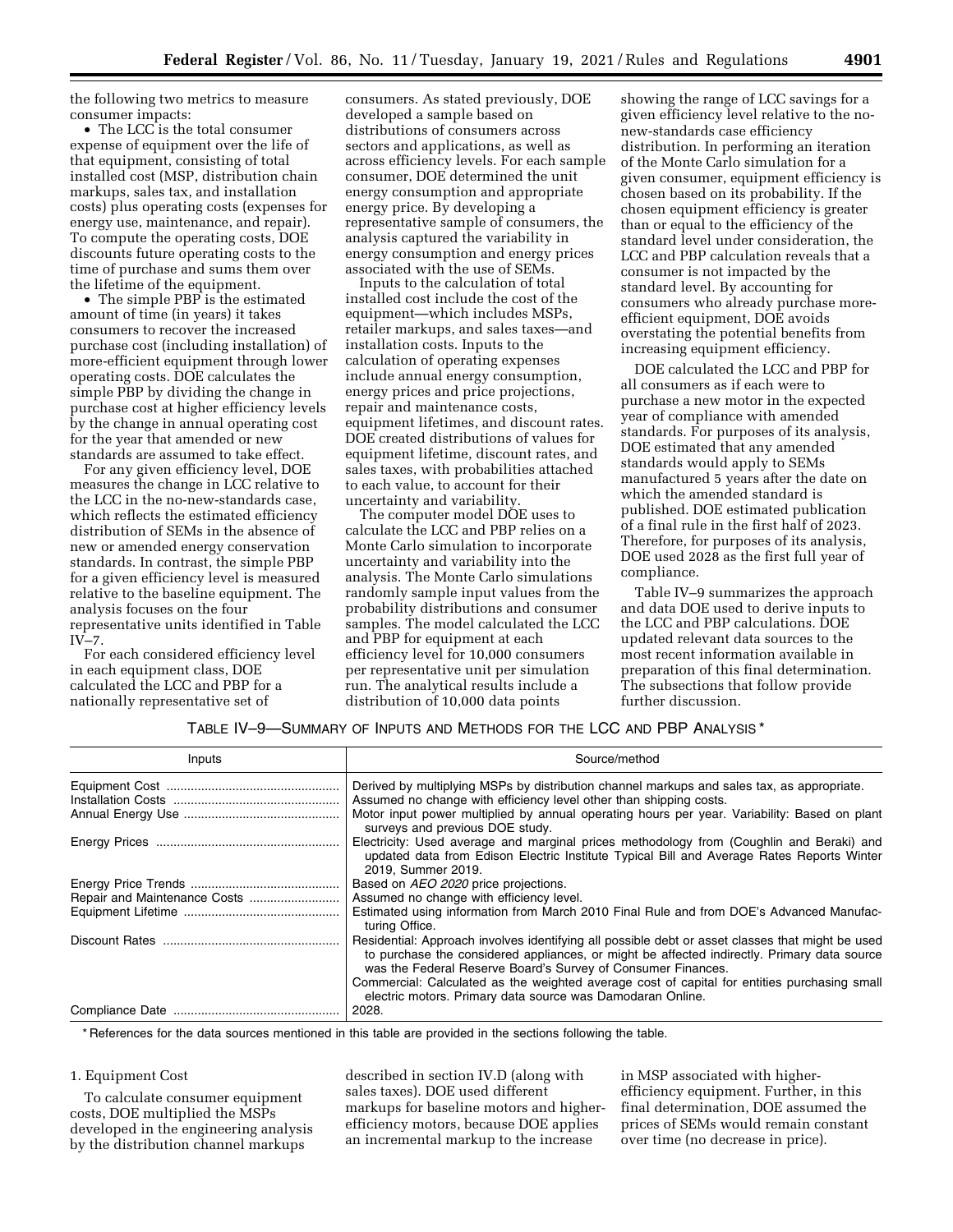#### 2. Installation Cost

Installation cost includes labor, overhead, and any miscellaneous materials and parts needed to install the equipment. In response to the April 2020 NOPD, DOE did not receive any information on SEM consumer installation costs and has relied on the same approach to estimate installations costs for this final determination. Based on information from the March 2010 Final Rule and installation cost data from RS Means Electrical Cost Data 2020,31 DOE estimated that installation costs do not increase with equipment efficiency except in terms of shipping costs depending on the weight of the more efficient motor.32 To arrive at total installed costs, DOE included shipping costs as part of the installation costs. These were based on weight data from the engineering analysis, which accounted for updated manufacturer catalog data collected by DOE.

See Chapter 8 of the TSD for more information on the installation costs for SEMs.

## 3. Annual Energy Consumption

For each sampled consumer, DOE determined the energy consumption for SEMs in each standards case analyzed using the approach described in section IV.E of this final determination.

### 4. Energy Prices

In response to the April 2020 NOPD, DOE did not receive any comments on electricity prices and relied on the same approach to develop national annual marginal and average prices and estimate energy prices in future years. DOE updated data sources to the most recent information available. For electricity prices, DOE used average and marginal electricity prices. As in the April 2020 NOPD, DOE estimated these prices using the methodology provided in two Lawrence Berkeley National Laboratory reports (Coughlin and Beraki).33 In addition, in preparation for

this final determination, DOE used updated data published from the Edison Electric Institute Typical Bills and Average Rates reports for summer and winter 2019 to reflect the latest electricity price information available. To estimate energy prices in future years, DOE multiplied the energy prices by a projection of annual change in average price consistent with the projections in the Energy Information Administration's (EIA's) Annual Energy Outlook 2020 (*AEO 2020*),34 which has an end year of 2050. To estimate price trends after 2050, DOE used the average annual rate of change in prices from 2028 to 2050.

#### 5. Maintenance and Repair Costs

Repair costs are associated with repairing or replacing SEM components that have failed; maintenance costs are associated with maintaining the operation of the equipment. SEMs are usually not repaired. Most small motors are mass produced and are not constructed or designed to be repaired because the manufacturing process uses spot welding welds and rivets to fasten or secure the frame and assembled components, not nuts and bolts meaning that the SEM cannot be readily disassembled and reassembled. In addition, during the rulemaking for the March 2010 Final Rule, DOE found no evidence that repair or maintenance costs, if any, would increase with higher motor energy efficiency.35 DOE reviewed more recent motor repair cost data for SEMs and found no evidence that maintenance and repair costs increase with efficiency for SEMs in scope.36 In response to the April 2020 NOPD, NEMA supported DOE's finding that SEMs are generally not repaired. (NEMA, No. 22 at p. 4)

Accordingly, similar to what was done in the April 2020 NOPD, DOE did not account for any repair costs in the LCC calculation.

See Chapter 8 of the TSD for more information on the repair and maintenance costs for SEMs.

6. Motor Lifetime

To characterize lifetimes in a manner to reflect that this factor depends on an

SEM's application, DOE used two Weibull distributions.37 One characterizes the motor lifetime in total operating hours (*i.e.,* mechanical lifetime), while the other characterizes the lifetime in years of use in the application (*e.g.,* a pump).

In response to the April 2020 NOPD, NEMA commented in support of the lifetime distributions developed by DOE. (NEMA, No. 22 at pp. 4–5) Consistent with the approach used in the April 2020 NOPD, DOE used mechanical lifetime data from the March 2010 Final Rule analysis and from a 2012 report from DOE's Advanced Manufacturing Office 38 to derive an estimated average mechanical lifetime of 30,000 hours for CSCR motors and 40,000 hours for polyphase motors. The Weibull parameters from the March 2010 Final Rule were used to derive these lifetime distributions.39 In the course of the LCC analysis, DOE's current analysis further combines these two distributions with OEM application lifetimes to estimate the distribution of SEM lifetimes. DOE determined the mechanical lifetime of each motor in years by dividing its mechanical lifetime in hours by its annual hours of operation. DOE then compared this mechanical lifetime (in years) with the sampled application lifetime (also in years), and assumed that the motor would be retired at the younger of these two ages. In the March 2010 Final Rule, this approach resulted in projected average lifetimes of 7 years for singlephase CSCR motors and 9 years for polyphase motors. Because of updates made to the annual operating hours (see section IV.E.3) and calculation rounding, the updated analysis for this final determination yielded average lifetimes of 7.0 years for single-phase CSCR motors and 8.7 years for polyphase motors.

See Chapter 8 of the TSD for more information on the lifetime of SEMs.

#### 7. Discount Rates

In calculating LCC, DOE applies discount rates appropriate to commercial, industrial, and residential consumers to estimate the present value

<sup>31</sup>RS Means. *Electrical Cost Data, 43rd Annual Edition,* 2020. Rockland, MA. p. 315.

<sup>&</sup>lt;sup>32</sup> For more details see chapter 8 of the 2010 small electric motors final rule TSD, at *[https://](https://www.regulations.gov/document?D=EERE-2007-BT-STD-0007-0036) [www.regulations.gov/document?D=EERE-2007-BT-](https://www.regulations.gov/document?D=EERE-2007-BT-STD-0007-0036)[STD-0007-0036.](https://www.regulations.gov/document?D=EERE-2007-BT-STD-0007-0036)* 

<sup>33</sup>*See* Coughlin, K. and B. Beraki. Residential Electricity Prices: A Review of Data Sources and Estimation Methods. 2018. Lawrence Berkeley National Lab. (LBNL), Berkeley, CA (United States). Report No. LBNL–2001169. (Last accessed May 21, 2019.) *[https://ees.lbl.gov/publications/residential](https://ees.lbl.gov/publications/residential-electricity-prices-review)[electricity-prices-review.](https://ees.lbl.gov/publications/residential-electricity-prices-review) See also* Coughlin, K. and B. Beraki. Non-residential Electricity Prices: A Review of Data Sources and Estimation Methods. 2019. Lawrence Berkeley National Lab. (LBNL), Berkeley, CA (United States). Report No. LBNL– 2001203. (Last accessed May 21, 2019.) *[https://](https://ees.lbl.gov/publications/non-residential-electricity-prices) [ees.lbl.gov/publications/non-residential-electricity](https://ees.lbl.gov/publications/non-residential-electricity-prices)[prices.](https://ees.lbl.gov/publications/non-residential-electricity-prices)* 

<sup>34</sup>U.S. Energy Information Administration, Office of Energy Analysis, U.S. Department of Energy. *U.S. Energy Information Administration. Annual Energy Outlook 2020 with projections to 2050. 2020.*  Washington DC. 20585 (Last accessed August 11, 2020). *[https://www.eia.gov/outlooks/AEO/pdf/](https://www.eia.gov/outlooks/AEO/pdf/AEO2020.pdf) [AEO2020.pdf.](https://www.eia.gov/outlooks/AEO/pdf/AEO2020.pdf)* 

<sup>35</sup>For more details see chapter 8 of the 2010 small electric motors final rule TSD, at *[https://](https://www.regulations.gov/document?D=EERE-2007-BT-STD-0007-0036) [www.regulations.gov/document?D=EERE-2007-BT-](https://www.regulations.gov/document?D=EERE-2007-BT-STD-0007-0036)[STD-0007-0036.](https://www.regulations.gov/document?D=EERE-2007-BT-STD-0007-0036)* 

<sup>36</sup> Vaughen's (2013), Vaughen's Motor & Pump Repair Price Guide, 2013 Edition. Available at *[www.vaughens.com.](http://www.vaughens.com)* 

<sup>&</sup>lt;sup>37</sup>The Weibull distribution is one of the most commonly used distributions in reliability. It is commonly used to model time to fail, time to repair and material strength.

<sup>38</sup>U.S. Department of Energy. Advanced Manufacturing Office. *Motors Systems Tip Sheet #3. Energy Tips: Motor Systems. Extending the Operating Life of Your Motor.* 2012. *[https://](https://www.energy.gov/sites/prod/files/2014/04/f15/extend_motor_operlife_motor_systemts3.pdf) [www.energy.gov/sites/prod/files/2014/04/f15/](https://www.energy.gov/sites/prod/files/2014/04/f15/extend_motor_operlife_motor_systemts3.pdf) extend*\_*motor*\_*operlife*\_*motor*\_*[systemts3.pdf.](https://www.energy.gov/sites/prod/files/2014/04/f15/extend_motor_operlife_motor_systemts3.pdf)* 

<sup>39</sup>For more details see chapter 8 of the 2010 small electric motors final rule TSD, at *[https://](https://www.regulations.gov/document?D=EERE-2007-BT-STD-0007-0036) [www.regulations.gov/document?D=EERE-2007-BT-](https://www.regulations.gov/document?D=EERE-2007-BT-STD-0007-0036)[STD-0007-0036.](https://www.regulations.gov/document?D=EERE-2007-BT-STD-0007-0036)*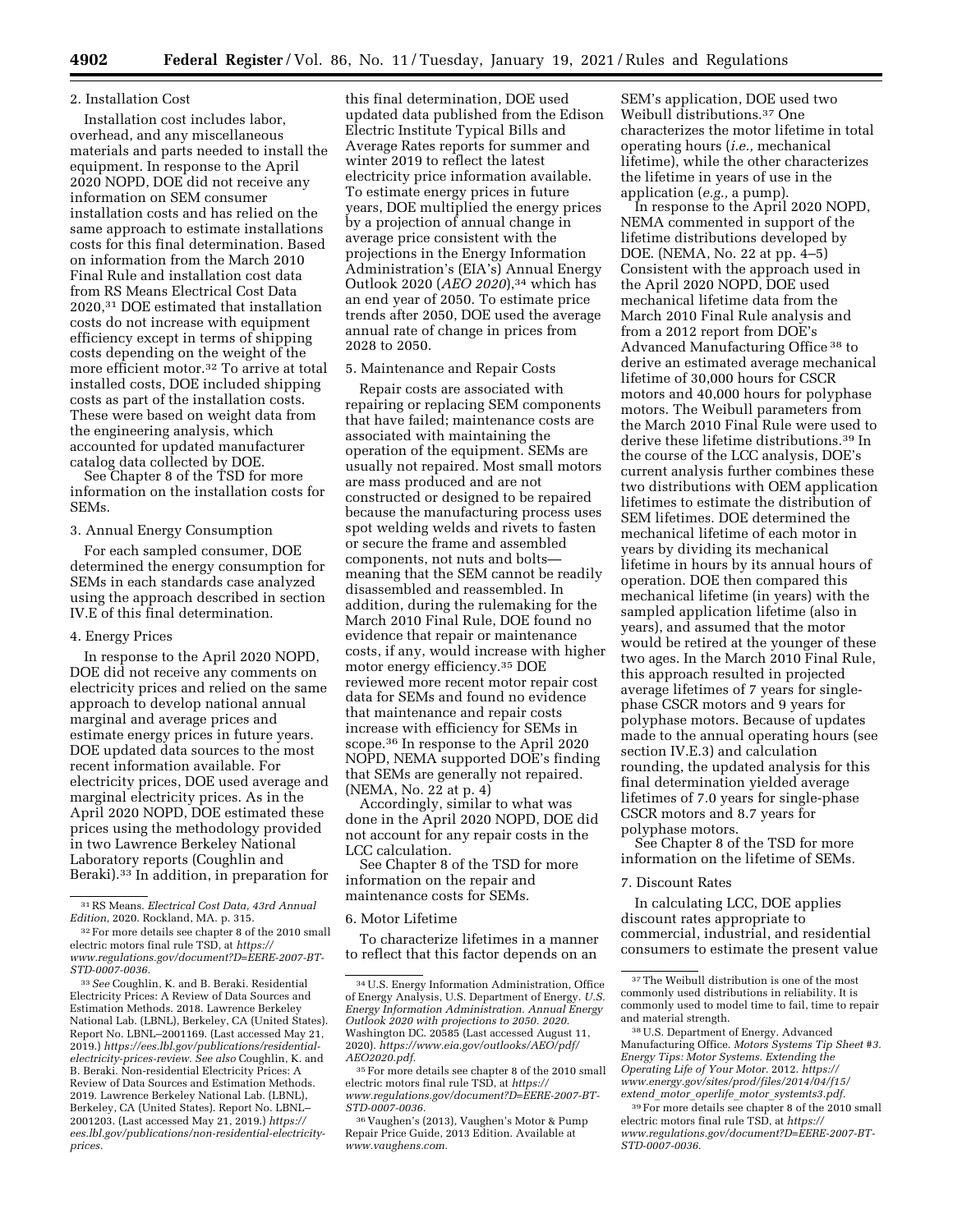of future operating costs. DOE estimated a distribution of discount rates for SEMs based on the cost of capital of publicly traded firms in the sectors that purchase SEMs.

As part of its analysis, DOE also applies weighted average discount rates calculated from consumer debt and asset data, rather than marginal or implicit discount rates.<sup>40</sup> DOE notes that the LCC does not analyze the equipment purchase decision, so the implicit discount rate is not relevant in this model. The LCC estimates net present value over the lifetime of the equipment, so the appropriate discount rate will reflect the general opportunity cost of household funds, taking this time scale into account. Given the long time horizon modeled in the LCC, the application of a marginal interest rate associated with an initial source of funds is inaccurate. Regardless of the method of purchase, consumers are expected to continue to rebalance their debt and asset holdings over the LCC analysis period, based on the restrictions consumers face in their debt payment requirements and the relative size of the interest rates available on debts and assets. DOE estimates the aggregate impact of this rebalancing using the historical distribution of debts and assets.

To establish residential discount rates for the LCC analysis, DOE identified all relevant household debt or asset classes in order to approximate a consumer's opportunity cost of funds related to appliance energy cost savings. It estimated the average percentage shares of the various types of debt and equity by household income group using data from the Federal Reserve Board's Survey of Consumer Finances 41 (''SCF'') for 1995, 1998, 2001, 2004, 2007, 2010, 2013, and 2016. Using the SCF and other sources, DOE developed a distribution of rates for each type of debt and asset by income group to represent the rates that may apply in the year in which amended standards would take effect.

For commercial and industrial consumers, DOE used the cost of capital to estimate the present value of cash flows to be derived from a typical company project or investment. Most companies use both debt and equity capital to fund investments, so the cost of capital is the weighted-average cost to the firm of equity and debt financing. This corporate finance approach is referred to as the weighted-average cost of capital. DOE used currently available economic data in developing discount rates. In response to the April 2020 NOPD, DOE did not receive any comments on discount rates. DOE used the same approach for developing discount rates as in the April 2020 NOPD for this final determination. DOE updated data sources to the most recent information available. See chapter 8 of the TSD for details on the development of end-user discount rates.

#### 8. Efficiency Distribution in the No-New-Standards Case

To accurately estimate the share of consumers that would be affected by a potential energy conservation standard at a particular efficiency level, DOE's LCC analysis considered the projected distribution (market shares) of equipment efficiencies in the ''no-newstandards'' case (*i.e.,* the case without amended or new energy conservation standards) in the compliance year. In its analysis for the March 2010 Final Rule, DOE developed no-new standards case efficiency distributions based on the distributions of then currently available models for which SEM efficiency is included in catalog listings. In preparation for the April 2020 NOPD, DOE collected updated catalog data and analyzed the distribution of SEMs in the manufacturer catalog data for CSCR and polyphase SEMs.42 DOE projected that these efficiency distributions would remain constant throughout 2028. In response to the April 2020 NOPD, DOE did not receive any comments related to efficiency distributions and efficiency trends. Accordingly, DOE retained the same efficiency distributions used in the April 2020 NOPD in preparing this final determination. See chapter 8 of the TSD for the estimated efficiency distributions.

#### 9. Payback Period Analysis

The PBP is the amount of time it takes the consumer to recover the additional installed cost of more-efficient equipment, compared to baseline equipment, through energy cost savings.

PBPs are expressed in years. PBPs that exceed the life of the equipment mean that the increased total installed cost is not recovered in reduced operating expenses.

The inputs to the simple PBP calculation for each efficiency level are the change in total installed cost of the equipment and the change in the firstyear annual operating expenditures relative to the baseline. The simple PBP calculation uses the same inputs as the LCC analysis, except that discount rates are not needed.

## **V. Analytical Results and Conclusions**

The following section addresses the results from DOE's analyses with respect to the considered energy conservation standards for SEMs examined by DOE. It addresses the ELs examined by DOE and the projected impacts of each of these levels. Additional details regarding DOE's analyses are contained in the NOPD TSD supporting this document.

#### *A. Energy Savings*

For each standards case considered, DOE estimated the per unit lifetime energy savings for SEMs purchased in the expected compliance year of any potential standards. The per unit energy savings were used in the calculation of the LCC and PBP values. DOE did not separately evaluate the significance of the potential energy conservation under the considered amended standards because it has determined that the potential standards would not be costeffective as defined in EPCA.43 (42 U.S.C. 6316(a); 42 U.S.C. 6295(m)(1)(A); 42 U.S.C. 6295(n)(2))

#### *B. Cost Effectiveness*

In general, higher-efficiency equipment affects consumers in two ways: (1) Purchase price increases and (2) annual operating cost decreases. Inputs used for calculating the LCC and PBP include total installed costs (*i.e.,*  equipment price plus installation costs),

<sup>40</sup>The implicit discount rate is inferred from a consumer purchase decision between two otherwise identical goods with different first cost and operating cost. It is the interest rate that equates the increment of first cost to the difference in net present value of lifetime operating cost, incorporating the influence of several factors: Transaction costs; risk premiums and response to uncertainty; time preferences; interest rates at which a consumer is able to borrow or lend.

<sup>41</sup>Board of Governors of the Federal Reserve System. *Survey of Consumer Finances.* 1995, 1998, 2001, 2004, 2007, 2010, 2013, and 2016. Available at: *[http://www.federalreserve.gov/econresdata/scf/](http://www.federalreserve.gov/econresdata/scf/scfindex.htm) [scfindex.htm.](http://www.federalreserve.gov/econresdata/scf/scfindex.htm)* 

<sup>42</sup> DOE relied on 140 models of CSCR small electric motors and 229 models of polyphase small electric motors identified in the manufacturer catalog data. More details on the distributions of currently available models for which motor catalog list efficiency is available in Chapter 8 of the TSD.

<sup>43</sup>The March 2010 Final Rule estimated the national energy savings achieved by the current energy conservation standards to be 2.2 quads of primary energy savings (*i.e.,* 0.29 quad at TSL 4b for polyphase SEMs and 1.91 quad at TSL 7 for single phase SEMs). The March 2010 Final Rule also estimated that the TSL resulting in the maximum national energy savings would provide a total of 2.7 quads of primary energy savings (*i.e.,*  0.37 quad at TSL 7 for polyphase SEMs and 2.33 quad at TSL 8 for single phase SEMs). 75 FR 10874, 10916 (March 9, 2010) Although DOE did not separately evaluate the significance of the potential energy conservation under the considered amended standards, this previous analysis indicates an upper limit of 0.5 quad of primary energy savings (2.7  $2.2 = 0.5$ ) which corresponds to 0.2 quad site national energy savings and is below the 0.3 quad threshold for determining whether energy savings would be significant.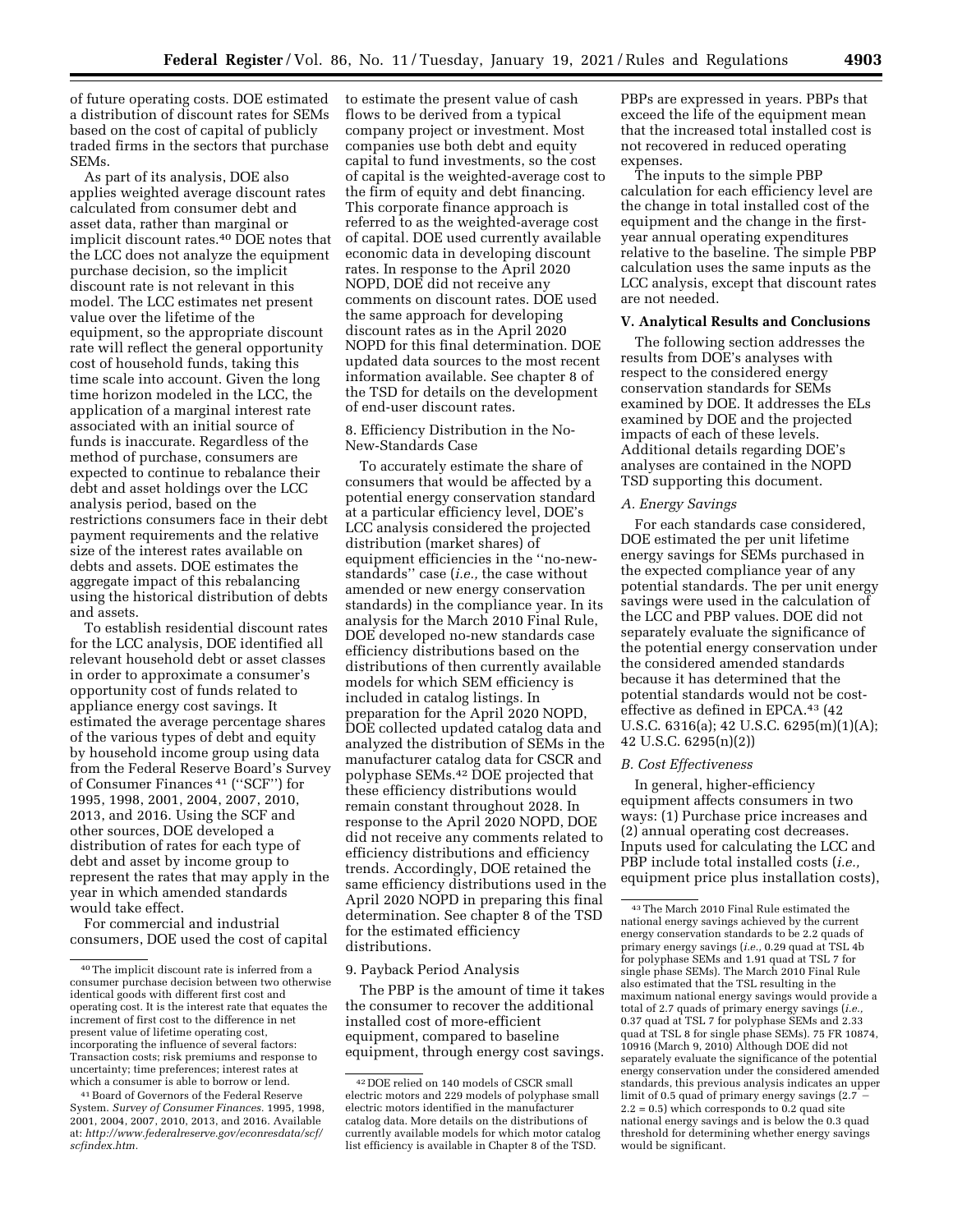and operating costs (*i.e.,* annual energy and water use, energy and water prices, energy and water price trends, repair costs, and maintenance costs). The LCC calculation also uses equipment lifetime and a discount rate. Chapter 8 of the final determination TSD provides detailed information on the LCC and PBP analyses.

Table V–1 through Table V–7 show the LCC and PBP results for the ELs considered for each equipment class. These results were updated since the

April 2020 NOPD to reflect updates of relevant data sources to the most recent information available. Results for each representative unit are presented by two tables: In the first of each pair of tables, the simple payback is measured relative to the baseline equipment. In the second table, the impacts are measured relative to the efficiency distribution in the nonew-standards case in the expected compliance year for the potential standards considered. Because some consumers purchase equipment with

higher efficiency in the no-newstandards case, the average savings are greater than the difference between the average LCC of the baseline equipment and the average LCC at each EL. The savings refer only to consumers who are affected by a standard at a given EL. Those who already purchase SEMs with an efficiency at or above a given EL are not affected. Consumers for whom the LCC-increases at a given EL experience a net cost.

# TABLE V–1—AVERAGE LCC AND PBP RESULTS BY EFFICIENCY LEVEL FOR REPRESENTATIVE UNIT 1: SINGLE-PHASE, CSCR, 4-POLE, 0.75 hp

|                  |                            | Average costs 2019\$              | Simple                        | Average    |                                                 |                                                     |
|------------------|----------------------------|-----------------------------------|-------------------------------|------------|-------------------------------------------------|-----------------------------------------------------|
| Efficiency level | Total<br>installed<br>cost | First year's<br>operating<br>cost | Lifetime<br>operating<br>cost | <b>LCC</b> | payback<br><i>vears</i> total<br>installed cost | lifetime years<br>first year's<br>operating<br>cost |
| 0                | 488.1                      | 156.8                             | 631.5                         | 1,119.5    |                                                 | 6.97                                                |
|                  | 504.4                      | 154.4                             | 621.8                         | 1,126.2    | 6.8                                             | 6.97                                                |
| 2                | 525.7                      | 151.6                             | 610.6                         | 1,136.3    | 7.3                                             | 6.97                                                |
| 3                | 567.1                      | 150.3                             | 605.0                         | 1.172.0    | 12.0                                            | 6.97                                                |
| 4                | 594.7                      | 145.8                             | 586.8                         | 1,181.5    | 9.6                                             | 6.97                                                |
| 5                | 411.4. ا                   | 143.2                             | 576.6                         | 1,988.0    | 67.9                                            | 6.97                                                |

**Note:** The results for each EL represent the average value if all purchasers in the sample use equipment with that efficiency level. The PBP is measured relative to the baseline equipment.

## TABLE V–2—LCC SAVINGS RELATIVE TO THE NO-NEW STANDARDS CASE EFFICIENCY DISTRIBUTION FOR REPRESENTATIVE UNIT 1: SINGLE-PHASE, CSCR, 4-POLE, 0.75 hp

|                      | Life-cycle cost savings                 |                            |  |  |
|----------------------|-----------------------------------------|----------------------------|--|--|
| Efficiency level     | Percent of customers that<br>experience | Average savings*<br>2019\$ |  |  |
|                      | Net cost<br>(percent)                   |                            |  |  |
|                      | 81.4                                    | $-6.4$                     |  |  |
| $\mathbf{2}^{\circ}$ | 83.3                                    | $-16.2$                    |  |  |
| 3                    | 91.7                                    | $-51.4$                    |  |  |
|                      | 88.8                                    | $-59.9$                    |  |  |
|                      | 100.0                                   | $-855.0$                   |  |  |

\* The savings represent the average LCC for affected consumers.

# TABLE V–3—AVERAGE LCC AND PBP RESULTS BY EFFICIENCY LEVEL FOR REPRESENTATIVE UNIT 2: POLYPHASE, 4- POLE, 1 hp

| Efficiency level |                            | Average costs 2019\$              | Simple                        | Average    |                                                 |                                                     |
|------------------|----------------------------|-----------------------------------|-------------------------------|------------|-------------------------------------------------|-----------------------------------------------------|
|                  | Total<br>installed<br>cost | First year's<br>operating<br>cost | Lifetime<br>operating<br>cost | <b>LCC</b> | payback<br><i>vears</i> total<br>installed cost | lifetime years<br>first year's<br>operating<br>cost |
|                  | 451.0                      | 193.1                             | 969.5                         | 1.420.5    |                                                 | 8.73                                                |
|                  | 520.7                      | 189.0                             | 948.8                         | 1,469.5    | 16.9                                            | 8.73                                                |
| ົ                | 580.0                      | 186.5                             | 936.4                         | 1,516.3    | 19.5                                            | 8.73                                                |
| 3                | ,395.5                     | 183.1                             | 919.3                         | 2.314.8    | 94.5                                            | 8.73                                                |

**Note:** The results for each EL represent the average value if all purchasers in the sample use equipment with that efficiency level. The PBP is measured relative to the baseline equipment.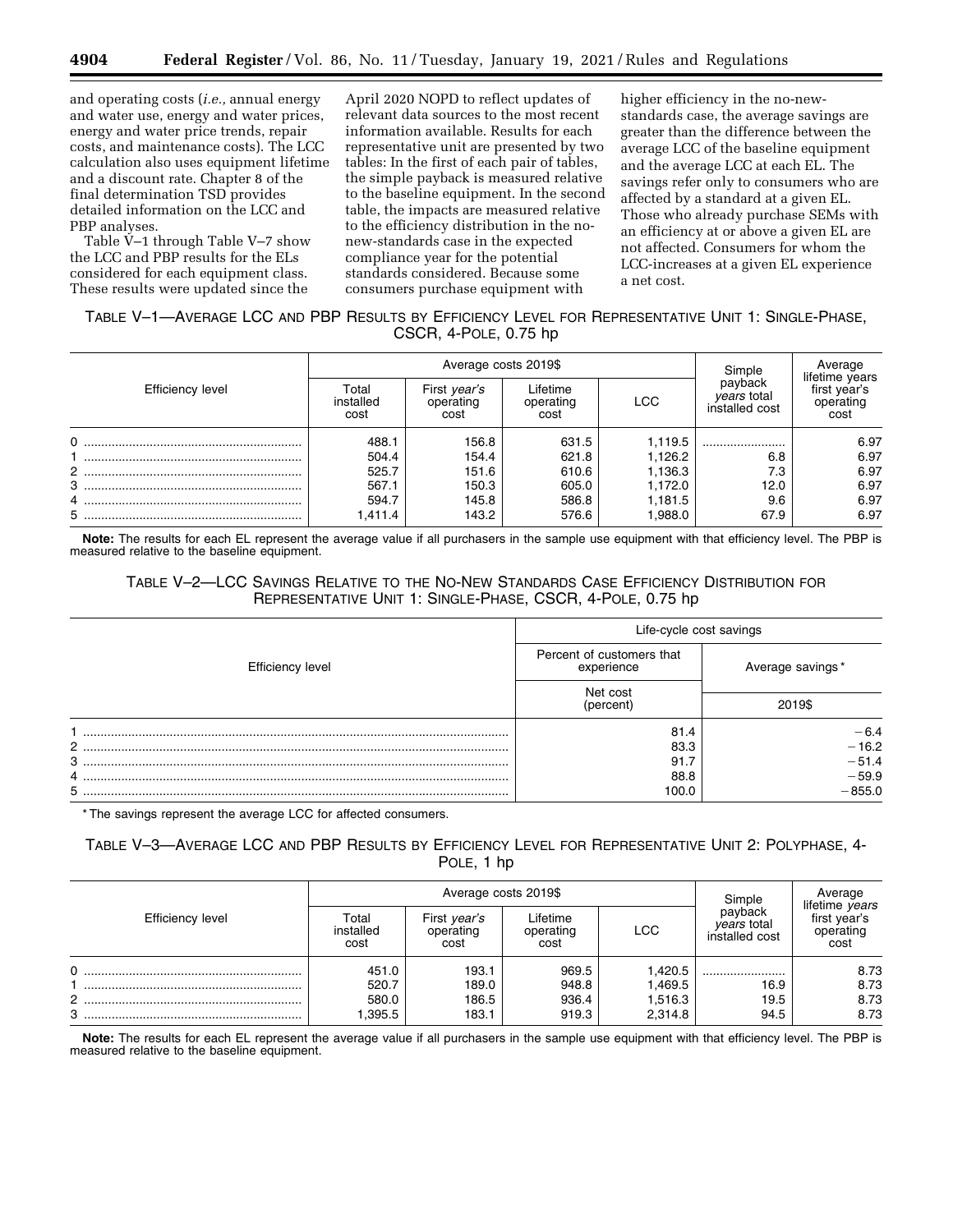## TABLE V–4—LCC SAVINGS RELATIVE TO THE NO-NEW STANDARDS CASE EFFICIENCY DISTRIBUTION FOR REPRESENTATIVE UNIT 2: POLYPHASE, 4-POLE, 1 hp

|                         |  | Life-cycle cost savings                 |                  |  |  |
|-------------------------|--|-----------------------------------------|------------------|--|--|
| <b>Efficiency level</b> |  | Percent of customers that<br>experience | Average savings* |  |  |
|                         |  | Net cost                                |                  |  |  |
|                         |  | (percent)                               | 2019\$           |  |  |
|                         |  | 89.5                                    | $-48.1$          |  |  |
| 2                       |  | 99.1                                    | $-92.3$          |  |  |
| 3                       |  | 100.0                                   | $-878.7$         |  |  |

\* The savings represent the average LCC for affected consumers.

# TABLE V–5—AVERAGE LCC AND PBP RESULTS BY EFFICIENCY LEVEL FOR REPRESENTATIVE UNIT 3: SINGLE-PHASE, CSCR, 4-POLE, 1 hp

|                  |                            | Average costs 2019\$              | Simple                        | Average |                                                 |                                                     |
|------------------|----------------------------|-----------------------------------|-------------------------------|---------|-------------------------------------------------|-----------------------------------------------------|
| Efficiency level | Гоtal<br>installed<br>cost | First year's<br>operating<br>cost | Lifetime<br>operating<br>cost | LCC     | payback<br><i>vears</i> total<br>installed cost | lifetime years<br>first year's<br>operating<br>cost |
| $\Omega$         | 554.8                      | 208.4                             | 831.5                         | 1.386.4 |                                                 | 6.95                                                |
|                  | 573.5                      | 205.3                             | 819.2                         | 1,392.6 | 6.0                                             | 6.95                                                |
| $2$              | 597.8                      | 201.9                             | 805.4                         | 1,403.2 | 6.6                                             | 6.95                                                |
|                  | 643.6                      | 200.1                             | 798.3                         | 1,441.9 | 10.7                                            | 6.95                                                |
|                  | 675.1                      | 194.4                             | 775.4                         | 1,450.5 | 8.6                                             | 6.95                                                |
|                  | 1,581.3                    | 191.0                             | 762.1                         | 2,343.4 | 59.2                                            | 6.95                                                |

**Note:** The results for each EL represent the average value if all purchasers in the sample use equipment with that efficiency level. The PBP is measured relative to the baseline equipment.

# TABLE V–6—LCC SAVINGS RELATIVE TO THE NO-NEW STANDARDS CASE EFFICIENCY DISTRIBUTION FOR REPRESENTATIVE UNIT 3: SINGLE-PHASE, CSCR, 4-POLE, 1 hp

|                  |                                         | Life-cycle cost savings |  |  |  |
|------------------|-----------------------------------------|-------------------------|--|--|--|
| Efficiency level | Percent of customers that<br>experience | Average savings*        |  |  |  |
|                  | Net cost<br>(percent)                   | 2019\$                  |  |  |  |
|                  | 76.9                                    | $-6.0$                  |  |  |  |
|                  | 79.7                                    | $-16.2$                 |  |  |  |
|                  | 88.5                                    | $-54.3$                 |  |  |  |
| 4                | 85.6                                    | $-61.8$                 |  |  |  |
| 5                | 100.0                                   | $-942.1$                |  |  |  |

\* The savings represent the average LCC for affected consumers.

# TABLE V–7—AVERAGE LCC AND PBP RESULTS BY EFFICIENCY LEVEL FOR REPRESENTATIVE UNIT 4: POLYPHASE, 4- POLE, 0.5 hp

| <b>Efficiency level</b> |                            | Average costs 2019\$              | Simple                        | Average    |                                                 |                                                     |
|-------------------------|----------------------------|-----------------------------------|-------------------------------|------------|-------------------------------------------------|-----------------------------------------------------|
|                         | Гоtal<br>installed<br>cost | First year's<br>operating<br>cost | Lifetime<br>operating<br>cost | <b>LCC</b> | payback<br><i>vears</i> total<br>installed cost | lifetime years<br>first year's<br>operating<br>cost |
|                         | 375.7                      | 106.6                             | 535.2                         | 910.9      |                                                 | 8.70                                                |
|                         | 433.1                      | 103.5                             | 519.2                         | 952.2      | 18.0                                            | 8.70                                                |
| 2                       | 482.6                      | 101.5                             | 509.3                         | 991.9      | 20.8                                            | 8.70                                                |
| 3                       | ,148.6                     | 98.9                              | 496.1                         | 1.644.7    | 99.6                                            | 8.70                                                |

**Note:** The results for each EL represent the average value if all purchasers in the sample use equipment with that efficiency level. The PBP is measured relative to the baseline equipment.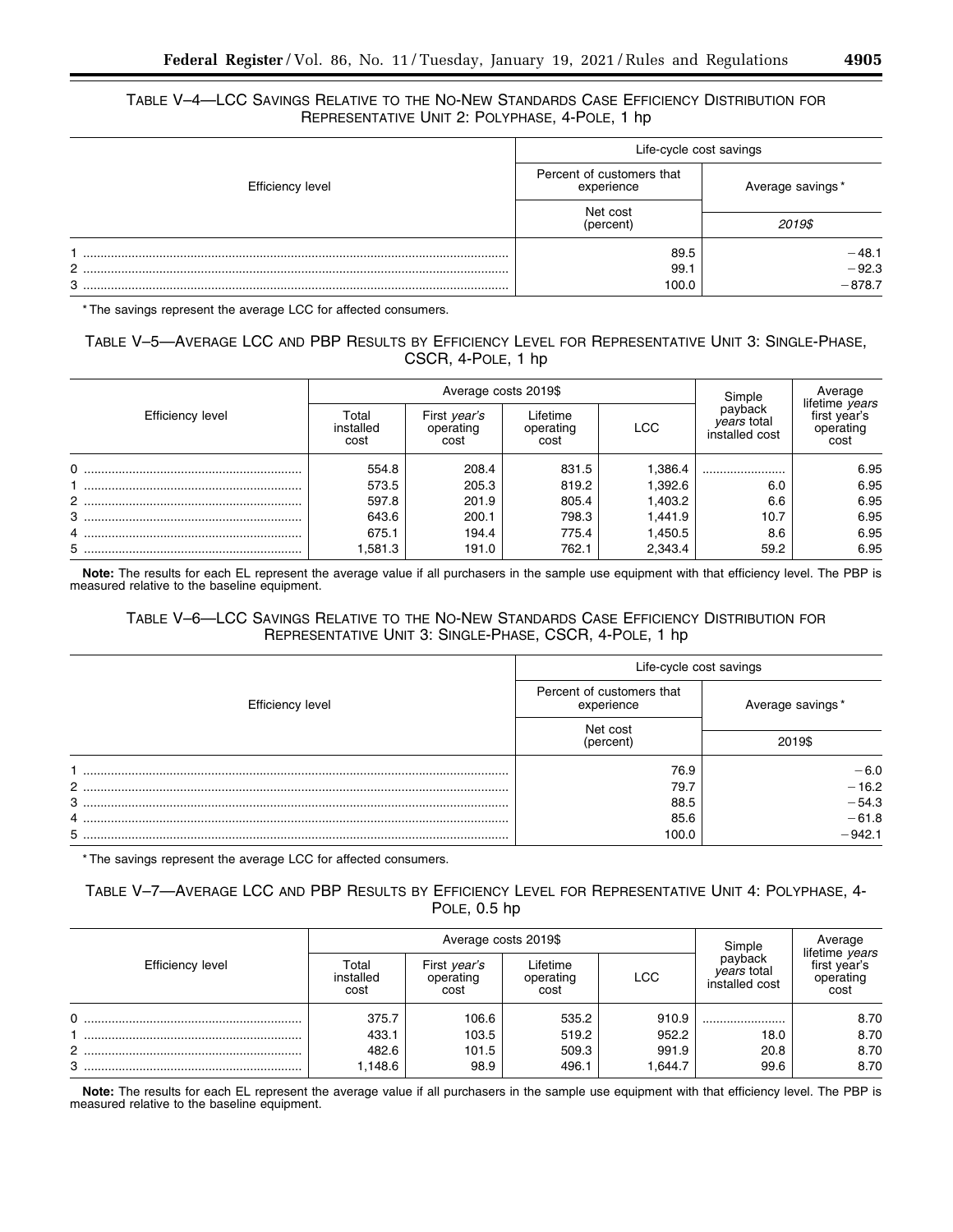REPRESENTATIVE UNIT 4: POLYPHASE, 4-POLE, 0.5 hp

Efficiency level Life-cycle cost savings Percent of customers that<br>experience Average savings \* Net cost (percent) 2019\$ 1 ........................................................................................................................... 91.7 ¥40.5 2 ........................................................................................................................... 99.6 ¥77.9 3 ........................................................................................................................... 100.0 ¥721.4

\* The savings represent the average LCC for affected consumers.

## *C. Final Determination*

For this final determination, DOE analyzed whether amended standards for SEMs would be technological feasible and cost effective. (42 U.S.C. 6316(a); 42 U.S.C. 6295(m)(1)(A) and 42 U.S.C. 6295(n)(2)) EPCA mandates that DOE consider whether amended energy conservation standards for SEMs would be technologically feasible. (42 U.S.C. 6316(a); 42 U.S.C. 6295(m)(1)(A) and 42 U.S.C. 6295(n)(2)(B)) DOE has determined that there are technology options that would improve the efficiency of SEMs. These technology options are being used in commercially available SEMs and therefore are technologically feasible. (See section IV.B for further information.) Hence, DOE has determined that amended energy conservation standards for SEMs are technologically feasible.

EPCA requires DOE to consider whether energy conservation standards for SEMs would be cost effective through an evaluation of the savings in operating costs throughout the estimated average life of the covered product/equipment compared to any increase in the price of, or in the initial charges for, or maintenance expenses of, the covered products/equipment which are/is likely to result from the imposition of an amended standard. (42 U.S.C. 63136(a); 42 U.S.C. 6295(m)(1)(A), 42 U.S.C. 6295(n)(2)(C), and 42 U.S.C. 6295(o)(2)(B)(i)(II)) As presented in the prior section, the average customer purchasing a representative SEM would experience an increase in LCC at each evaluated standards case as compared to the no new standards case. The simple PBP for the average of a representative SEM customer at each EL is projected to be generally longer than the mean lifetime of the equipment. Based on the above considerations, DOE has determined that more stringent amended energy conservation standards for SEMs cannot satisfy the relevant statutory requirements because such standards

would not be cost effective as required under EPCA. (See 42 U.S.C. 6295(n)(2); 42 U.S.C. 6295(o)(2)(B)(II); 42 U.S.C. 6316(a))

Having determined that amended energy conservation standards for SEMs would not be cost-effective, DOE did not separately evaluate the significance of the amount of energy conservation under the considered amended standards because it has determined that the potential standards would not be cost-effective (and by extension, would not be economically justified) as required under EPCA. (42 U.S.C. 6316(a); 42 U.S.C. 6295(m)(1)(A); 42 U.S.C. 6295(n)(2); 42 U.S.C. 6295(o)(2)(B))

#### **VI. Procedural Issues and Regulatory Review**

## *A. Review Under Executive Orders 12866*

This final determination has been determined to be not significant for purposes of Executive Order (''E.O.'') 12866, ''Regulatory Planning and Review.'' 58 FR 51735 (Oct. 4, 1993). As a result, the Office of Management and Budget (''OMB'') did not review this final determination.

## *B. Review Under Executive Orders 13771 and 13777*

On January 30, 2017, the President issued E.O. 13771, ''Reducing Regulation and Controlling Regulatory Costs.'' E.O. 13771 stated the policy of the executive branch is to be prudent and financially responsible in the expenditure of funds, from both public and private sources. E.O. 13771 stated it is essential to manage the costs associated with the governmental imposition of private expenditures required to comply with Federal regulations.

Additionally, on February 24, 2017, the President issued E.O. 13777, ''Enforcing the Regulatory Reform Agenda.'' See 82 FR 12285 (March 1, 2017). E.O. 13777 required the head of each agency to designate an agency

official as its Regulatory Reform Officer (''RRO''). Each RRO oversees the implementation of regulatory reform initiatives and policies to ensure that agencies effectively carry out regulatory reforms, consistent with applicable law. Further, E.O. 13777 requires the establishment of a regulatory task force at each agency. The regulatory task force is required to make recommendations to the agency head regarding the repeal, replacement, or modification of existing regulations, consistent with applicable law. At a minimum, each regulatory reform task force must attempt to identify regulations that:

(1) Eliminate jobs, or inhibit job creation;

(2) Are outdated, unnecessary, or ineffective;

(3) Impose costs that exceed benefits; (4) Create a serious inconsistency or otherwise interfere with regulatory reform initiatives and policies;

(5) Are inconsistent with the requirements of the Information Quality Act, or the guidance issued pursuant to that Act, particularly those regulations that rely in whole or in part on data, information, or methods that are not publicly available or that are insufficiently transparent to meet the standard for reproducibility; or

(6) Derive from or implement Executive Orders or other Presidential directives that have been subsequently rescinded or substantially modified.

DOE concludes that this final determination is consistent with the directives set forth in these executive orders. As discussed in this document, DOE is not amending the current energy conservation standards for SEMs and will not have any cost impact on manufacturers of SEMs. Therefore, this determination is an E.O. 13771 Other Action.

## *C. Review Under the Regulatory Flexibility Act*

The Regulatory Flexibility Act (5 U.S.C. 601 *et seq.*) requires preparation of an initial regulatory flexibility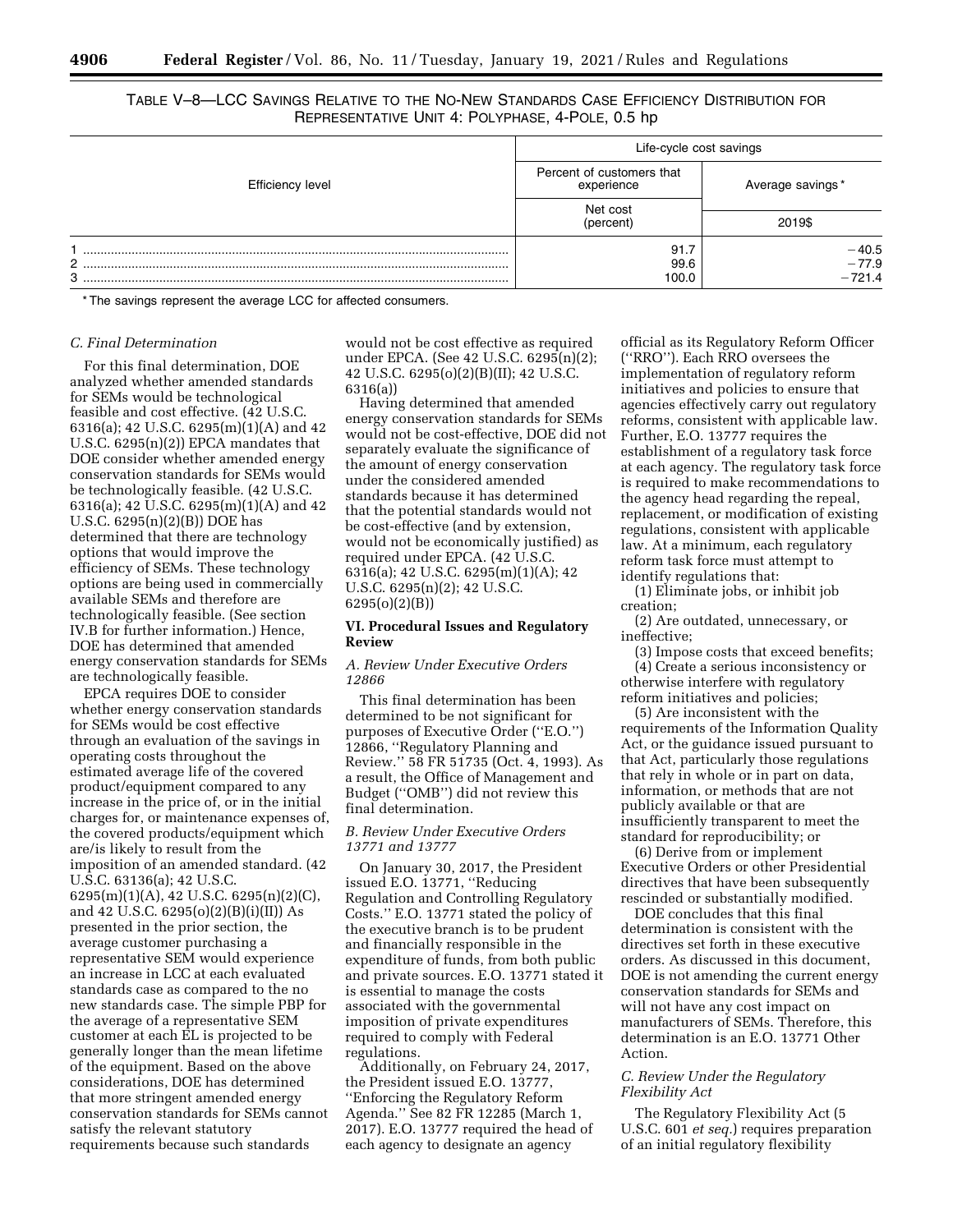analysis (''IRFA'') and a final regulatory flexibility analysis (''FRFA'') for any rule that by law must be proposed for public comment, unless the agency certifies that the rule, if promulgated, will not have a significant economic impact on a substantial number of small entities. As required by Executive Order 13272, ''Proper Consideration of Small Entities in Agency Rulemaking,'' 67 FR 53461 (Aug. 16, 2002), DOE published procedures and policies on February 19, 2003, to ensure that the potential impacts of its rules on small entities are properly considered during the rulemaking process. 68 FR 7990. DOE has made its procedures and policies available on the Office of the General Counsel's website (*[http://energy.gov/gc/](http://energy.gov/gc/office-general-counsel)  [office-general-counsel](http://energy.gov/gc/office-general-counsel)*).

DOE reviewed this final determination pursuant to the Regulatory Flexibility Act and the procedures and policies discussed above. DOE has concluded that, based on the data and available information it has been able to review, amended energy conservation standards for SEMs would not be cost-effective. Therefore, DOE is not amending the current energy conservation standards for SEMs. On the basis of the foregoing, DOE certifies that this final determination will not have a significant economic impact on a substantial number of small entities. Accordingly, DOE has not prepared an FRFA for this final determination. DOE has transmitted its certification and supporting statement of factual basis to the Chief Counsel for Advocacy of the Small Business Administration for review under 5 U.S.C. 605(b).

## *D. Review Under the Paperwork Reduction Act*

Manufacturers of SEMs must certify to DOE that their equipment comply with any applicable energy conservation standards. In certifying compliance, manufacturers must test their equipment according to the DOE test procedures, including any amendments adopted for those test procedures. DOE has established regulations for the certification and recordkeeping requirements for all covered consumer products and commercial equipment, including SEMs. 76 FR 12422 (March 7, 2011); 80 FR 5099 (Jan. 30, 2015). The collection-of-information requirement for the certification and recordkeeping is subject to review and approval by OMB under the Paperwork Reduction Act (''PRA''). This requirement has been approved by OMB under OMB control number 1910–1400. Public reporting burden for the certification is estimated to average 30 hours per response, including the time for reviewing

instructions, searching existing data sources, gathering and maintaining the data needed, and completing and reviewing the collection of information.

Notwithstanding any other provision of the law, no person is required to respond to, nor shall any person be subject to a penalty for failure to comply with, a collection of information subject to the requirements of the PRA, unless that collection of information displays a currently valid OMB Control Number. This final determination, which concludes that amended energy conservation standards for SEMs would not be cost effective (and by extension, not economically justified) as required under the relevant statute, imposes no new information or recordkeeping requirements. Accordingly, clearance from the OMB is not required under the Paperwork Reduction Act. (44 U.S.C. 3501 *et seq.*)

## *E. Review Under the National Environmental Policy Act of 1969*

DOE analyzed this final determination in accordance with the National Environmental Policy Act (''NEPA'') and DOE's NEPA implementing regulations (10 CFR part 1021). DOE's regulations include a categorical exclusion for actions which are interpretations or rulings with respect to existing regulations. 10 CFR part 1021, subpart D, Appendix A4. DOE has determined that this action qualifies for categorical exclusion A4 because it is an interpretation or ruling in regards to an existing regulation and otherwise meets the requirements for application of a categorical exclusion. See 10 CFR 1021.410.

#### *F. Review Under Executive Order 13132*

Executive Order 13132, ''Federalism,'' 64 FR 43255 (Aug. 10, 1999), imposes certain requirements on Federal agencies formulating and implementing policies or regulations that preempt State law or that have Federalism implications. The Executive Order requires agencies to examine the constitutional and statutory authority supporting any action that would limit the policymaking discretion of the States and to carefully assess the necessity for such actions. The Executive Order also requires agencies to have an accountable process to ensure meaningful and timely input by State and local officials in the development of regulatory policies that have Federalism implications. On March 14, 2000, DOE published a statement of policy describing the intergovernmental consultation process it will follow in the development of such regulations. 65 FR 13735. As this

final determination does not amend the standards for SEMs, there is no impact on the policymaking discretion of the States. Therefore, no action is required by Executive Order 13132.

## *G. Review Under Executive Order 12988*

With respect to the review of existing regulations and the promulgation of new regulations, section 3(a) of Executive Order 12988, ''Civil Justice Reform,'' imposes on Federal agencies the general duty to adhere to the following requirements: (1) Eliminate drafting errors and ambiguity, (2) write regulations to minimize litigation, (3) provide a clear legal standard for affected conduct rather than a general standard, and (4) promote simplification and burden reduction. 61 FR 4729 (Feb. 7, 1996). Regarding the review required by section 3(a), section 3(b) of Executive Order 12988 specifically requires that Executive agencies make every reasonable effort to ensure that the regulation (1) clearly specifies the preemptive effect, if any, (2) clearly specifies any effect on existing Federal law or regulation, (3) provides a clear legal standard for affected conduct while promoting simplification and burden reduction, (4) specifies the retroactive effect, if any, (5) adequately defines key terms, and (6) addresses other important issues affecting clarity and general draftsmanship under any guidelines issued by the Attorney General. Section 3(c) of Executive Order 12988 requires Executive agencies to review regulations in light of applicable standards in section 3(a) and section 3(b) to determine whether they are met or it is unreasonable to meet one or more of them. DOE has completed the required review and determined that, to the extent permitted by law, this final determination meets the relevant standards of Executive Order 12988.

## *H. Review Under the Unfunded Mandates Reform Act of 1995*

Title II of the Unfunded Mandates Reform Act of 1995 (''UMRA'') requires each Federal agency to assess the effects of Federal regulatory actions on State, local, and Tribal governments and the private sector. Public Law 104–4, sec. 201 (codified at 2 U.S.C. 1531). For a regulatory action likely to result in a rule that may cause the expenditure by State, local, and Tribal governments, in the aggregate, or by the private sector of \$100 million or more in any one year (adjusted annually for inflation), section 202 of UMRA requires a Federal agency to publish a written statement that estimates the resulting costs, benefits, and other effects on the national economy. (2 U.S.C. 1532(a), (b)) The